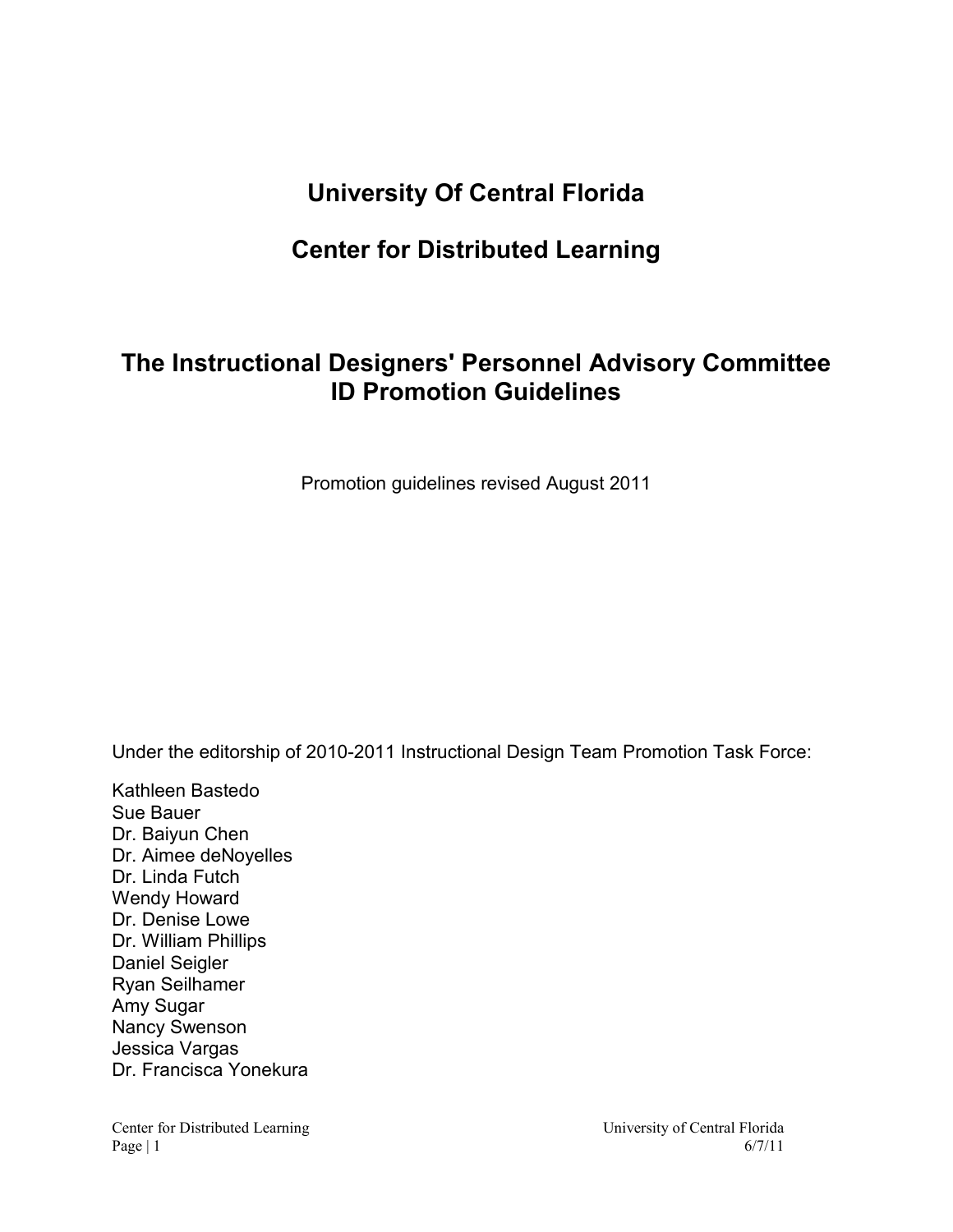# **Table of Contents**

| Professional Instructional Design Experience in Educational Environments 8 |  |
|----------------------------------------------------------------------------|--|
| Professional Instructional Design Experience in Other Environments  8      |  |
|                                                                            |  |
|                                                                            |  |
|                                                                            |  |
|                                                                            |  |
|                                                                            |  |
|                                                                            |  |
|                                                                            |  |
|                                                                            |  |
|                                                                            |  |
|                                                                            |  |
|                                                                            |  |
|                                                                            |  |
|                                                                            |  |
|                                                                            |  |
|                                                                            |  |
|                                                                            |  |
|                                                                            |  |
| Second Criterion: Professional Development, Research, and Creative Work 11 |  |
| Third Criterion: Service to CDL, University, Community, and Profession  12 |  |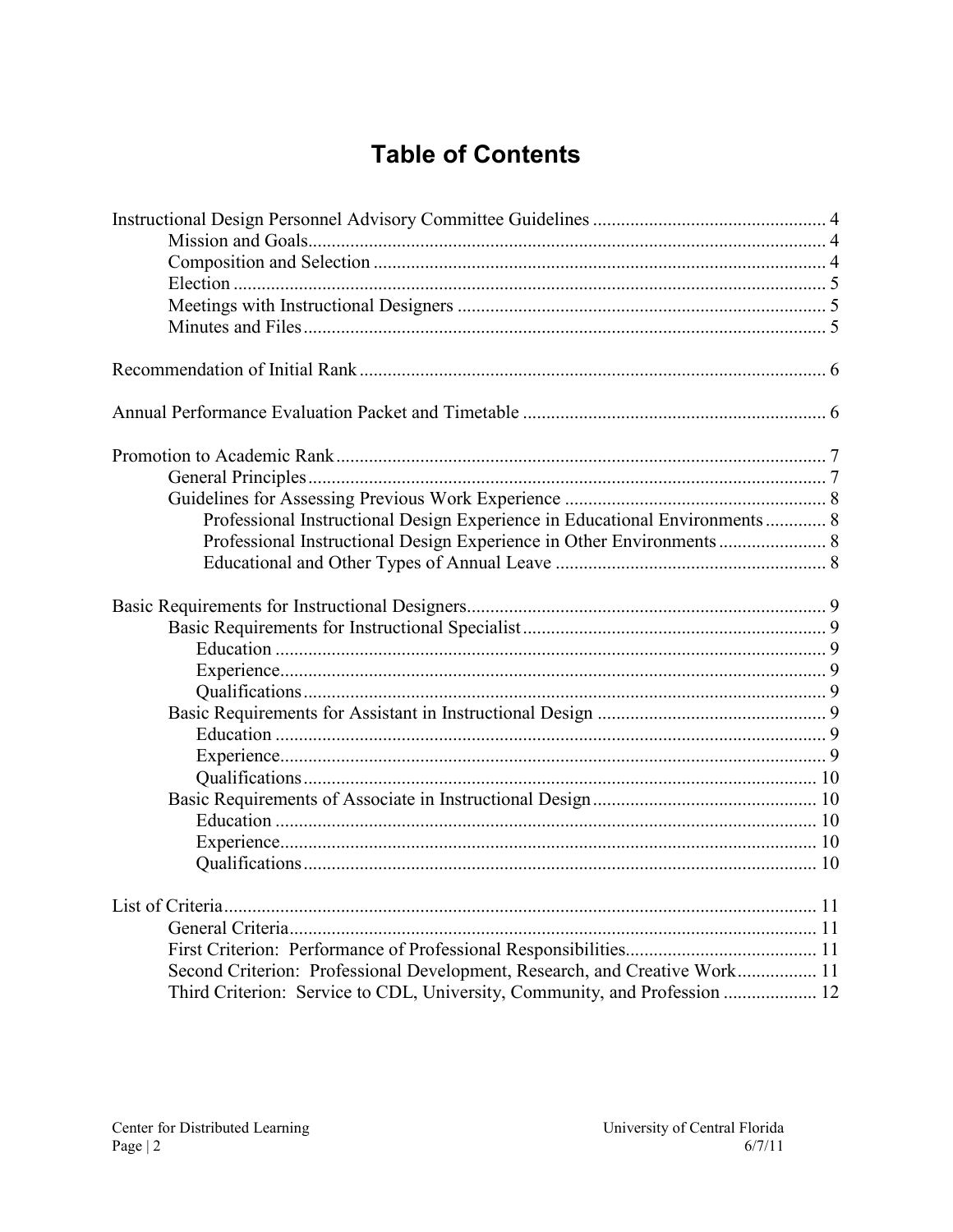| Third Criterion: Service to CDL, University, Community, and Profession  19  |  |
|-----------------------------------------------------------------------------|--|
|                                                                             |  |
|                                                                             |  |
|                                                                             |  |
|                                                                             |  |
|                                                                             |  |
| Verification of Publications, Scholarly Products, and Outside Review(s)  30 |  |
|                                                                             |  |
|                                                                             |  |
|                                                                             |  |
|                                                                             |  |
|                                                                             |  |
|                                                                             |  |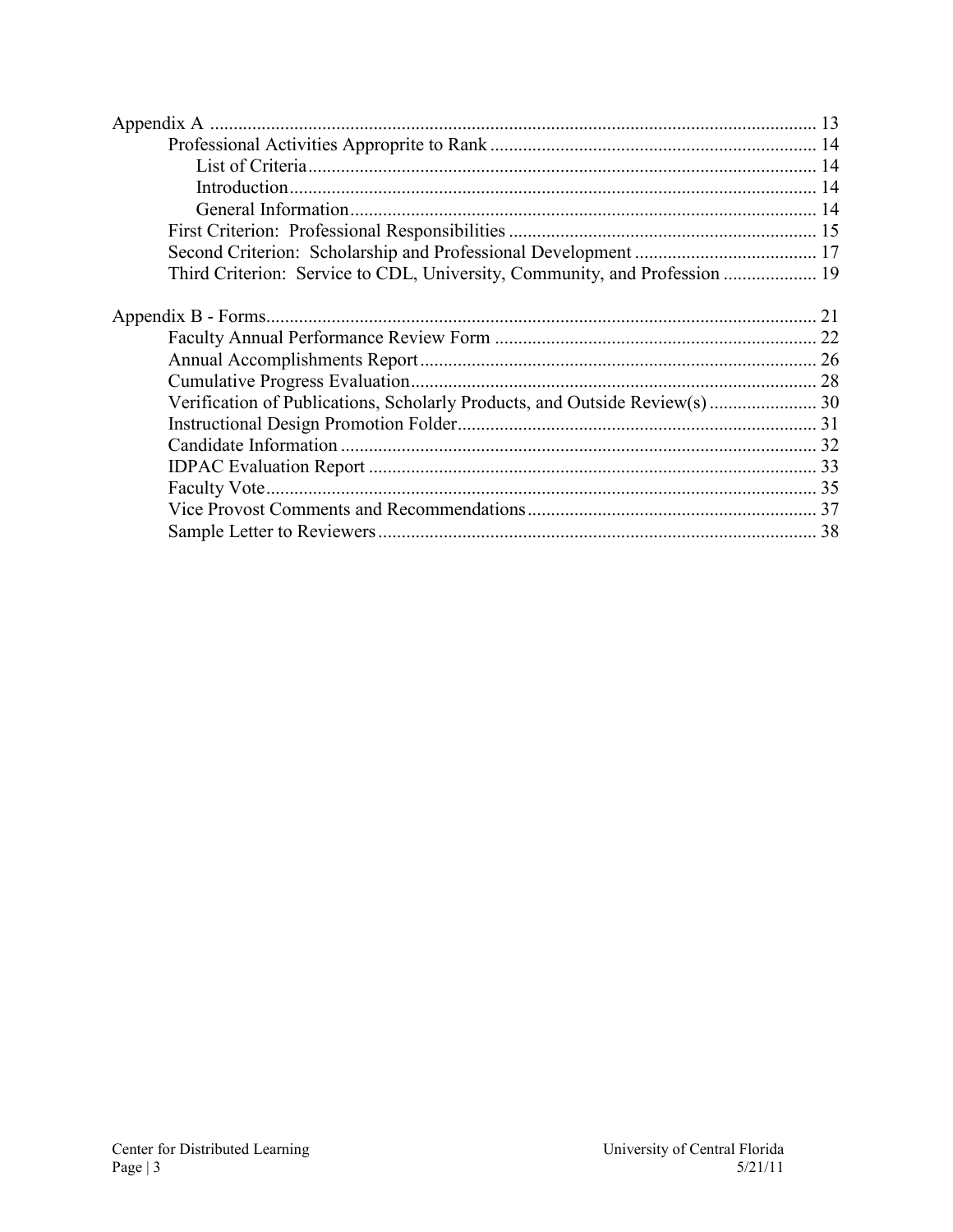# <span id="page-3-0"></span>**Instructional Design Personnel Advisory Committee Guidelines**

### <span id="page-3-1"></span>**Mission and Goals**

The Center for Distributed Learning (CDL) is a division within Information Technologies and Resources at the University of Central Florida (UCF). **The Center for Distributed Learning (CDL) serves as the central agent for online learning at UCF, providing leadership in distance learning policies, strategies, and practices.** Services are systematically provided through professional development programs, consultations, projects, production, technical support, research, development, and collaborative efforts. University of Central Florida instructional design personnel are twelve-month, in-unit faculty who provide and facilitate these services.

The Instructional Design Personnel Advisory Committee (IDPAC) was established in 2011 to support the documentation and processes of instructional designers applying for promotion in rank.

### <span id="page-3-2"></span>**Composition and Selection**

The initial IDPAC is composed of four members drawn from instructional design personnel, to three-year (staggered) terms. Initial IDPAC members must hold permanent, full-time positions at the university and have completed at least one year of continuous service in good standing (as defined by the BOT-UFF Collective Bargaining Agreement (BOT-UFF CBA, 2010-2012, Article 32). As ranked instructional design personnel are promoted, they will transition into the IDPAC. IDPAC could be composed of ranked instructional design personnel within two to three promotion cycles.

One new member is elected each fall for a three-year term to begin January 1, 2012. If a member resigns, a special election is held. Normally, the special election is held within two weeks. If any of the IDPAC members apply for promotion, they are temporarily recused. An IDPAC member completing a three-year term is not eligible for re-election the following year. Each year IDPAC selects from among its members a chairperson who will be responsible for convening and conducting all IDPAC meetings and maintaining IDPAC minutes and correspondence files. The chair serves for one year.

To facilitate the start of IDPAC and its processes, ranked librarian(s) and tenured faculty member(s) outside of CDL will serve as initial outside (of CDL) facilitators until sufficient instructional design personnel have earned promotional rank and can serve on the IDPAC (review). The initial committee will be composed of two members nominated by instructional design personnel and one member nominated by CDL Leadership.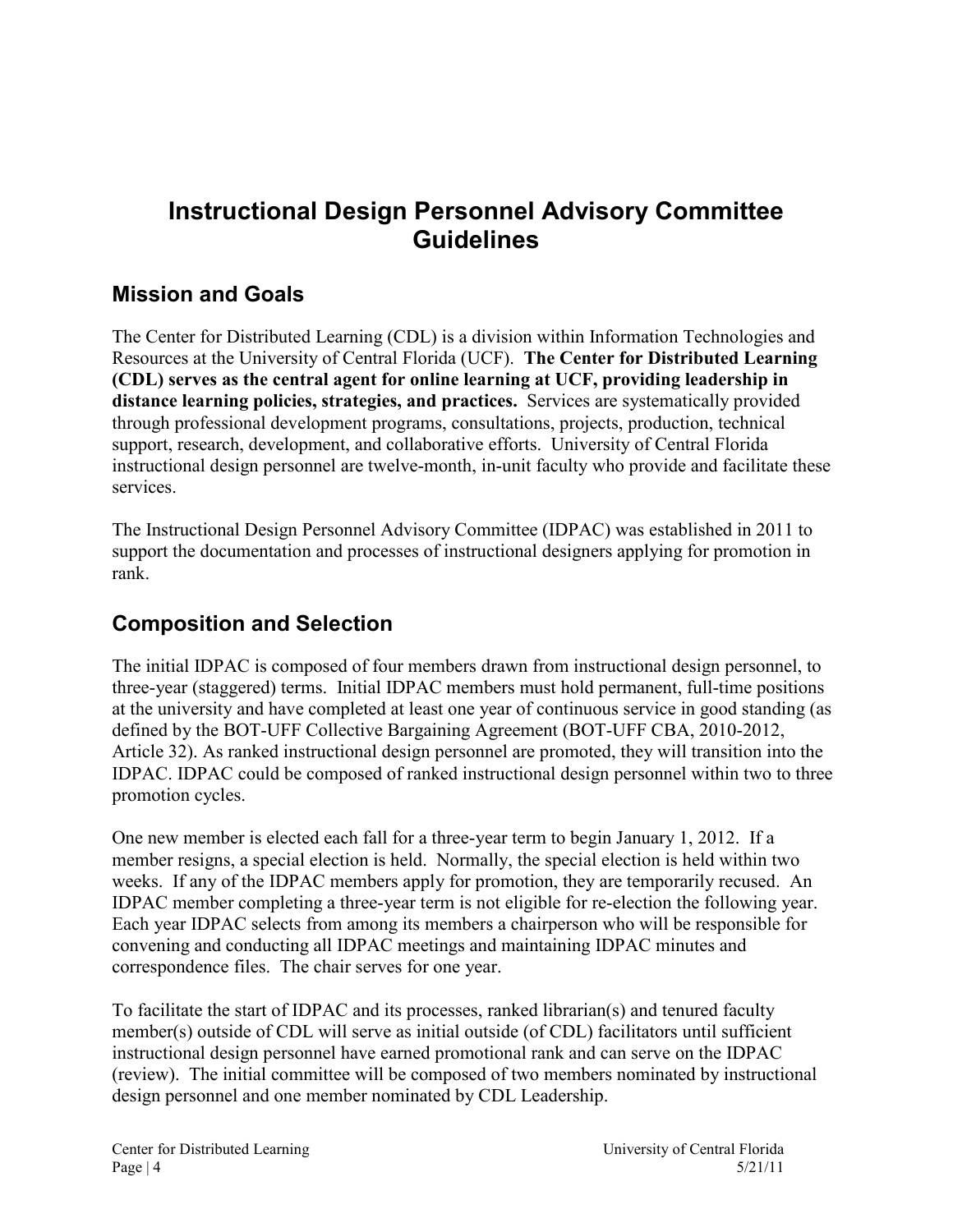### <span id="page-4-0"></span>**Election**

IDPAC vacancies and election announcements are prepared and organized by IDPAC. IDPAC creates the ballot and posts it on the CDL Intranet. The new IDPAC member(s) will be announced via e-mail to all instructional design personnel within one week. The vote count is made available by request.

### <span id="page-4-1"></span>**Meetings with Instructional Designers**

IDPAC meets at least once each academic year with instructional design personnel to discuss policies and procedures related to promotion criteria.

Other meetings with instructional design personnel may be called at the discretion of IDPAC or upon request of any instructional design personnel. Meetings involving elections or voting to change IDPAC policies or procedures are announced in writing at least one week (5 work days) in advance along with the proposed agenda.

### <span id="page-4-2"></span>**Minutes and Files**

The minutes of IDPAC will record the date and time of meeting, attendees, agenda items, a record of any votes, and final IDPAC action(s). IDPAC minutes of each meeting are maintained on the CDL blog under the IDPAC heading. IDPAC files contain copies of IDPAC correspondence and memoranda, a copy of each year's guidelines and procedures, a list of employees covered by the promotion plan and IDPAC members. The files are maintained by and kept on the CDL Intranet.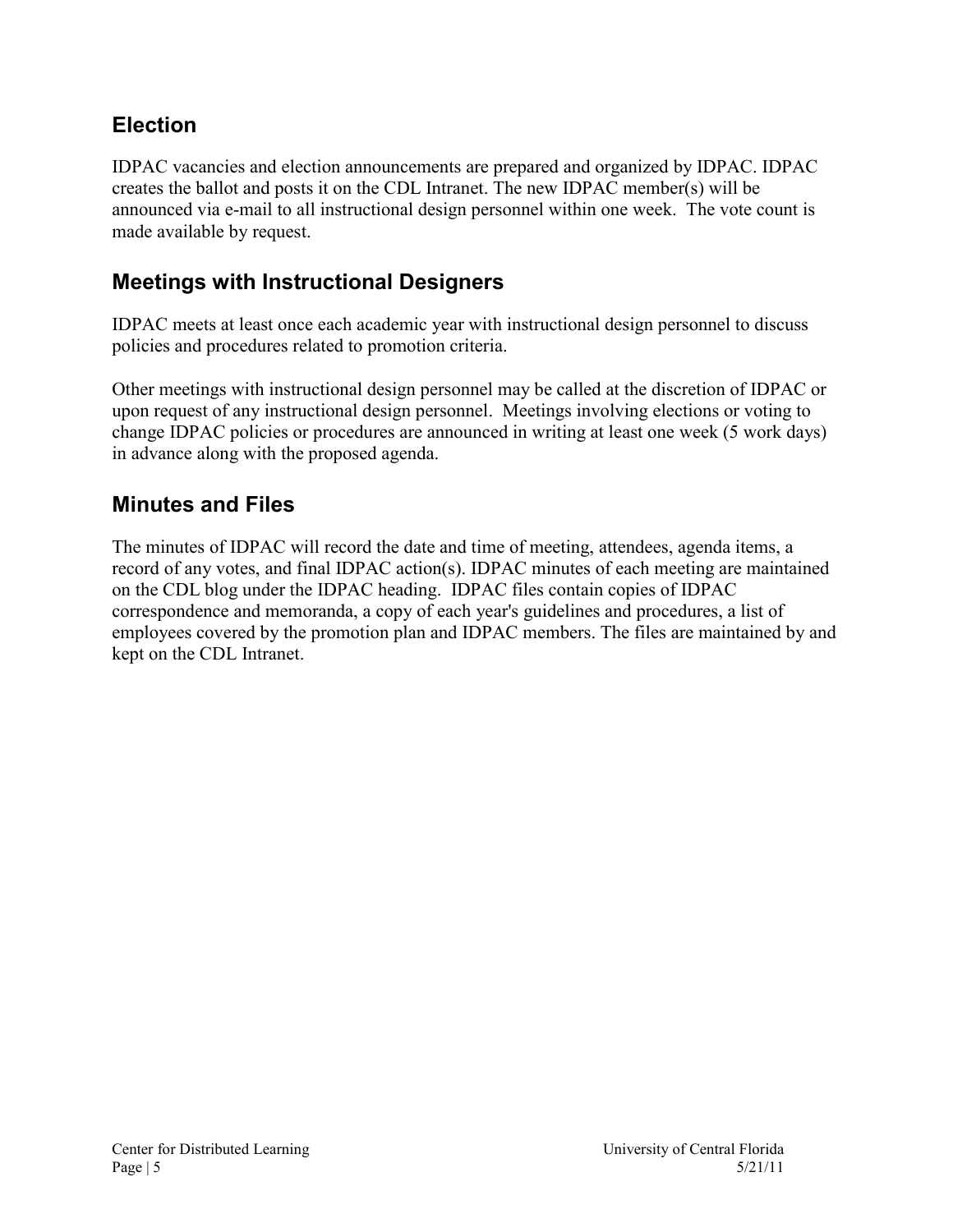# **Recommendation of Initial Rank**

<span id="page-5-0"></span>During the initial interview process, IDPAC provides applicants with written procedures for promotion and recommendations of initial rank. At the request of the CDL Assistant Vice President, IDPAC makes recommendations for instructional design personnel candidates selected for permanent positions. In general, IDPAC will recommend rank only for the candidate(s) selected. IDPAC reviews the documentation provided by the CDL Assistant Vice President and recommends a rank by the end of the hiring process. IDPAC uses the basic requirements for academic rank(s) and the criteria for promotion as guidelines in recommending initial rank. The Assistant Vice President will consider the IDPAC recommendation of initial rank and make a final decision.

# <span id="page-5-1"></span>**Annual Performance Evaluation Packet and Timetable**

The Annual Performance Evaluation Packet consists of the instructional design annual evaluation form and curriculum vitae. The Annual Accomplishments Report and Cumulative Progress Evaluation may be included.

The timetable for the annual evaluation and the IDPAC promotion process are established each year by IDPAC and stored in the instructional design folder on a CDL Intranet. See Appendix M: IDPAC Promotion Timetable 2011.

The following table establishes the dates, rank and time in service for the instructional design promotion plan:

| <b>Rank and</b><br><b>Experience</b> | <b>Instructional</b><br><b>Specialist</b> | <b>Assistant in Instructional</b><br>Design | <b>Associate in Instructional</b><br>Design                            |
|--------------------------------------|-------------------------------------------|---------------------------------------------|------------------------------------------------------------------------|
| Experience                           | 2 years<br>(bachelor's)                   | 3 years (master's)                          | 6 years (two<br>master's/specialist degrees<br>or one master's and two |
|                                      | None<br>(master's)                        |                                             | graduate certificates)                                                 |
|                                      |                                           |                                             | 4 years (doctoral)                                                     |
| Required time in<br>prior rank*      | N/A                                       | 3 years                                     | 4 years                                                                |
| Required                             | N/A                                       | Minimum of 2 consecutive                    | Minimum of 3 consecutive                                               |
| performance                          |                                           | "above satisfactory" or                     | "above satisfactory" or                                                |
| evaluations for                      |                                           | higher UCF annual                           | higher UCF annual                                                      |
| promotion                            |                                           | evaluations                                 | evaluations                                                            |

\*In rare exceptions, candidates who have made outstanding progress towards the fulfilling the requirements of the next rank may petition the Assistant Vice President of Distributed learning to apply for promotion early. New hires with the appropriate rank and extensive experience may be granted credit towards the required time in rank.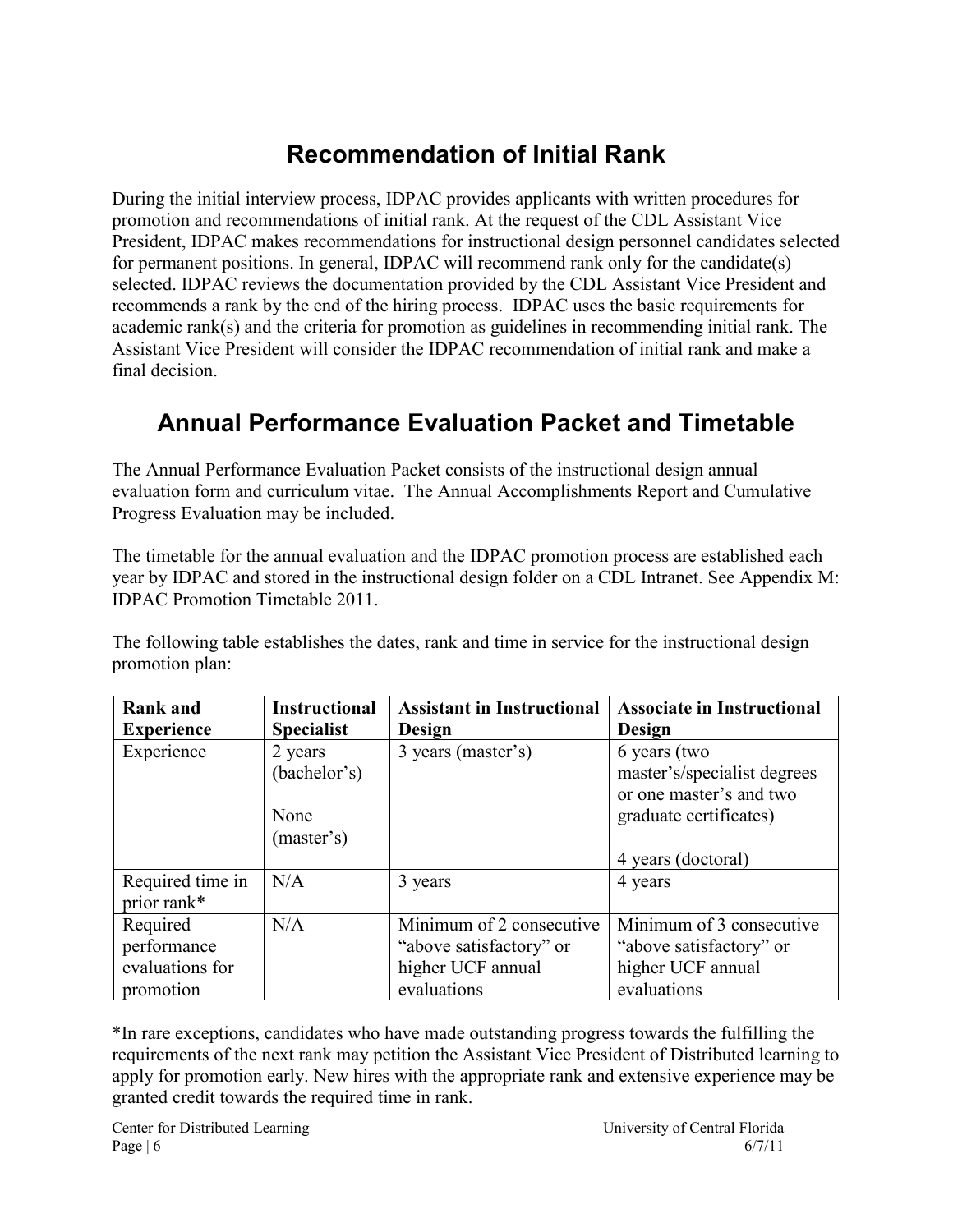# **Promotion to Academic Rank**

### <span id="page-6-1"></span><span id="page-6-0"></span>**General Principles**

The criteria and procedures for promotion for UCF instructional design personnel are based on the IDPAC Guidelines for performance of professional responsibilities detailed later in this document. These promotion criteria and procedures are consistent with the requirements of the Collective Bargaining Agreement between the University Board of Trustees and the United Faculty of Florida, the rules and regulations of the Board of Trustees, and UCF. It is recognized that the established criteria serve as professional standards that provide for continuous assurance of professional integrity and quality of performance. They are intended to be minimum standards. Instructional design personnel will be promoted on the basis of their professional effectiveness and demonstrated record of achievement. Promotion is not a right guaranteed by length of service but rather a professional recognition to be earned.

The basic quality that must be evident for promotion in academic rank is the ability to perform at a high professional level in areas that contribute to the educational and research mission of the institution such as: scholarship, professional development, service to the profession, and public service. Evidence of this level of performance may be adduced from the judgments of colleagues, members of the academic community, or professional colleagues outside the academic institution. Additional evidence for promotion in rank will include: contributions to the educational goals of the university, contributions to the advancement of the profession, and activities related to inquiry and research.

IDPAC reviews these criteria and procedures annually and submits any recommendations for changes to instructional design personnel. Changes recommended by instructional design personnel are forwarded for approval to the Vice Provost through the Assistant Vice President of the Center for Distributed Learning (CDL). These guidelines have been established by and for the instructional design personnel at UCF. As these guidelines are revised, a copy of the current *IDPAC Guidelines* will be kept in the office of the Instructional Design Team at CDL. The first ratification of the IDPAC Guidelines (2011) serves as the starting point for all instructional design personnel under contract at CDL.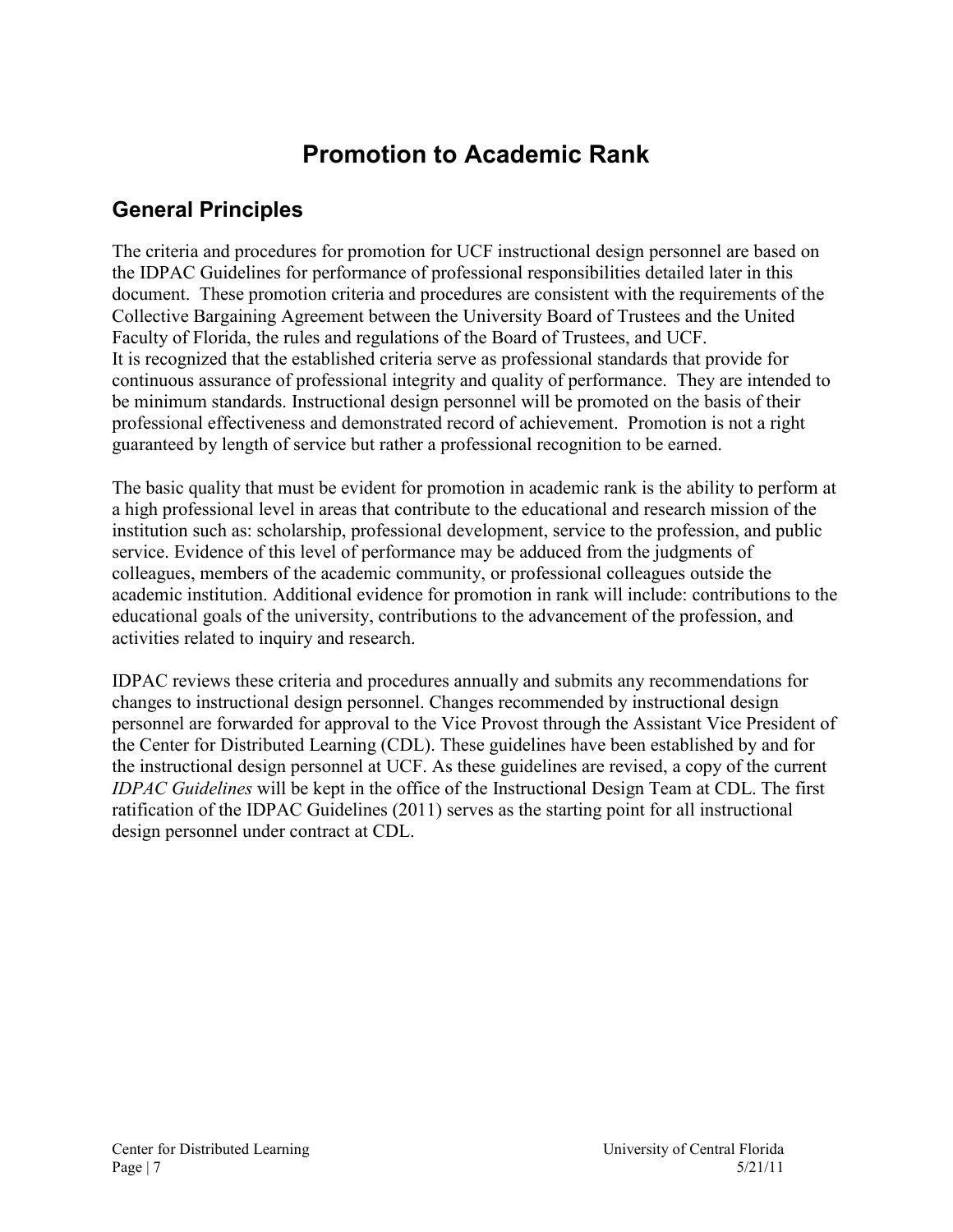### <span id="page-7-0"></span>**Guidelines for Assessing Previous Work Experience**

#### <span id="page-7-1"></span>*Professional Instructional Design Experience in Educational Environments*

One year of professional instructional design experience in another accredited institution or established foreign academic institution of higher education normally will substitute for one year of experience as instructional design personnel at UCF. A year of experience is defined as twelve months of full-time employment during a contract year. Part-time professional instructional design experience may be credited proportionately.

#### <span id="page-7-2"></span>*Professional Instructional Design Experience in Other Environments*

Specific guidelines cannot be established. IDPAC will consider variables such as: type of institution including private sector employers, government, public and private schools, type of work performed by the candidate, and clients served.

#### <span id="page-7-3"></span>*Educational and Other Types of Annual Leave*

A candidate may not receive credit for professional instructional design experience or time-inrank when on educational leave.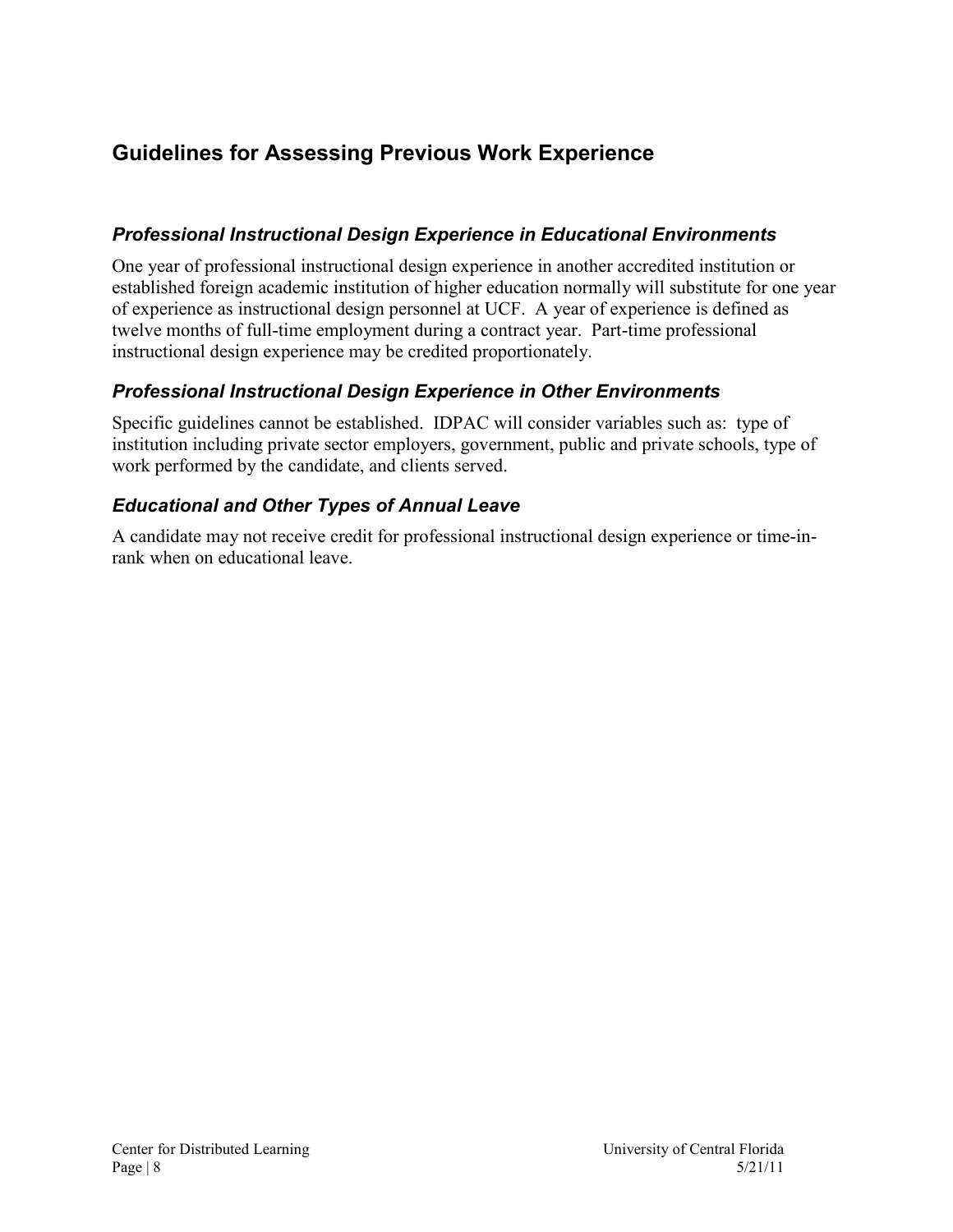# **Basic Requirements for Instructional Designers**

<span id="page-8-0"></span>The basic requirement for each level of instructional design personnel is based on information gathered from various higher education, government, and private sector employers. The basic requirements identify three instructional design ranks as shown in the Collective Bargaining Agreement, 2010-2012:

- 9178 Instructional Specialist (p. 114)
- 9121 Assistant in Instructional Design (p. 114)
- 9120 Associate in Instructional Design (p. 114)

### <span id="page-8-1"></span>**Basic Requirements for Instructional Specialist**

This rank should be considered an initial, entry-level rank. Persons are expected to perform additional activities commensurate with seeking promotion.

#### <span id="page-8-2"></span>*Education*

A master's degree in instructional design or an appropriate area of specialization from an accredited institution or a bachelor's degree in an appropriate area of specialization and two years of experience in curriculum development and instruction is required.

#### <span id="page-8-3"></span>*Experience*

Experience in curriculum development and instructional delivery for adults, online instruction, technology skills, faculty development, consultation, and teamwork is preferred.

#### <span id="page-8-4"></span>*Qualifications*

Official academic transcript(s) and letters of recommendation indicating a potential for successful performance as an instructional specialist in higher education are required.

### <span id="page-8-5"></span>**Basic Requirements for Assistant in Instructional Design**

#### <span id="page-8-6"></span>*Education*

A master's degree in instructional design or an appropriate area of specialization from an accredited institution is required.

#### <span id="page-8-7"></span>*Experience*

At least three years professional instructional design experience or equivalent after completing the master's degree is required. For promotion, three years of service in the prior rank and at least two consecutive "above satisfactory" or higher annual evaluations at UCF as an instructional specialist must be met or will have been met on or before submission of the promotion folder.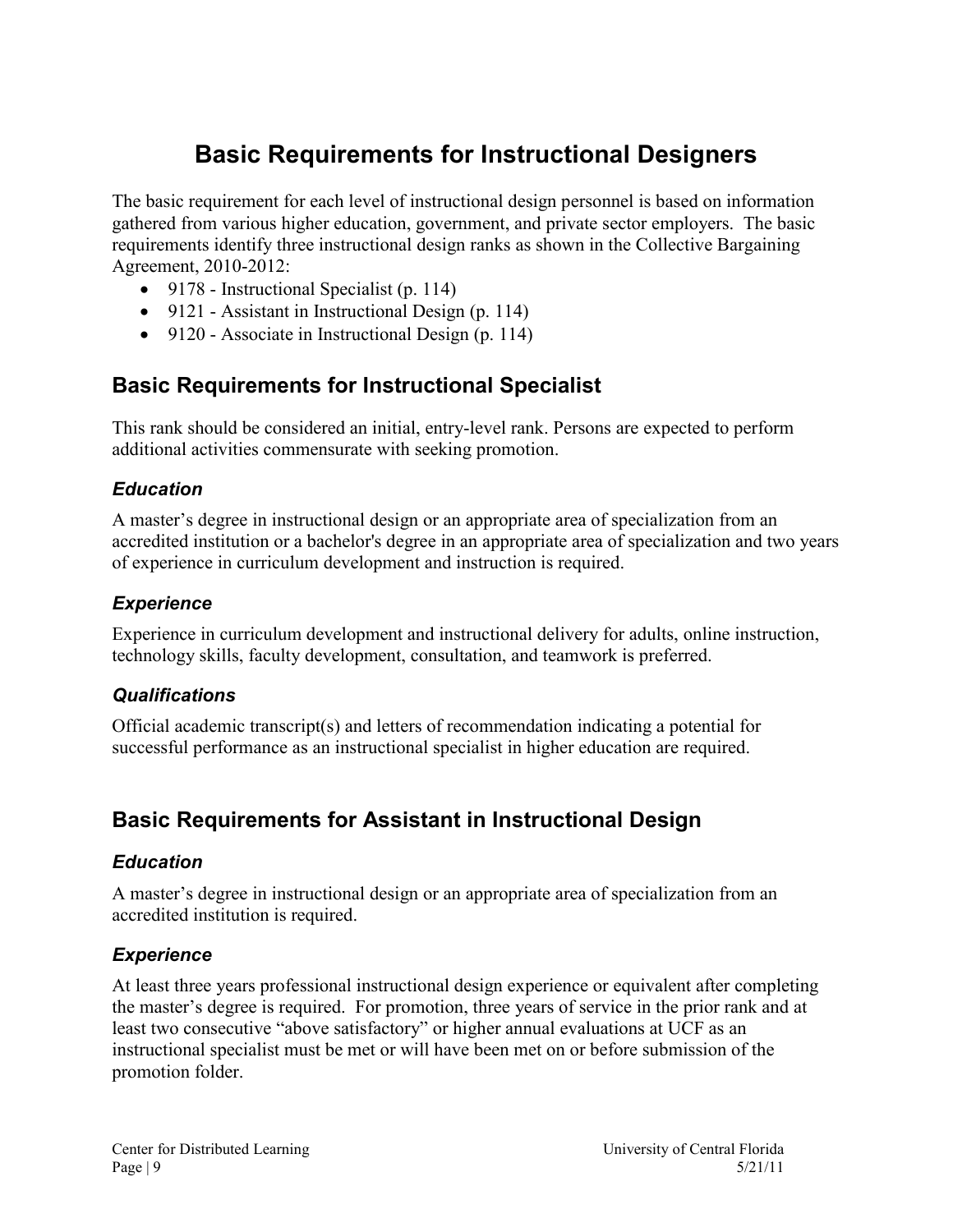#### <span id="page-9-0"></span>*Qualifications*

A documented record of effective job performance that shows increasing responsibility and continuing growth is required (i.e., performance of professional responsibilities). Achievements in online teaching and learning, research, or other professional endeavors, as well as documented contributions to the instructional design profession and to the institution are required as described in Appendix A: List of Criteria.

### <span id="page-9-1"></span>**Basic Requirements of Associate in Instructional Design**

#### <span id="page-9-2"></span>*Education*

A doctoral degree in instructional design or an appropriate area of specialization from an accredited institution or completion of a second master's or graduate specialist degree in instructional design in an appropriate area of specialization from an accredited institution or completion of two graduate certificates (in addition to a master's degree) in appropriate areas of specialization from an accredited institution is required.

### <span id="page-9-3"></span>*Experience*

At least six years of professional, higher education instructional design experience or equivalent after completing the master's degree or four years of experience with a doctoral degree is required. For promotion, four years of service in the prior rank and at least three consecutive "above satisfactory" or higher annual evaluations at UCF as an assistant in instructional design must be met or will have been met on or before submission of the promotion folder.

#### <span id="page-9-4"></span>*Qualifications*

A documented record of effective job performance that shows increasing responsibility and continuing growth is required (e.g., performance of professional responsibilities). Achievements in online teaching and learning, research, or other professional endeavors, as well as documented by contributions to the instructional design profession and to the institution are required as described in Appendix A: List of Criteria.

Assignment or promotion to a rank should be governed by the individual's qualifications, accomplishments, and merit within the context of Appendix A: List of Criteria. Promotion should not be restricted by quotas or numerical limitations on rank.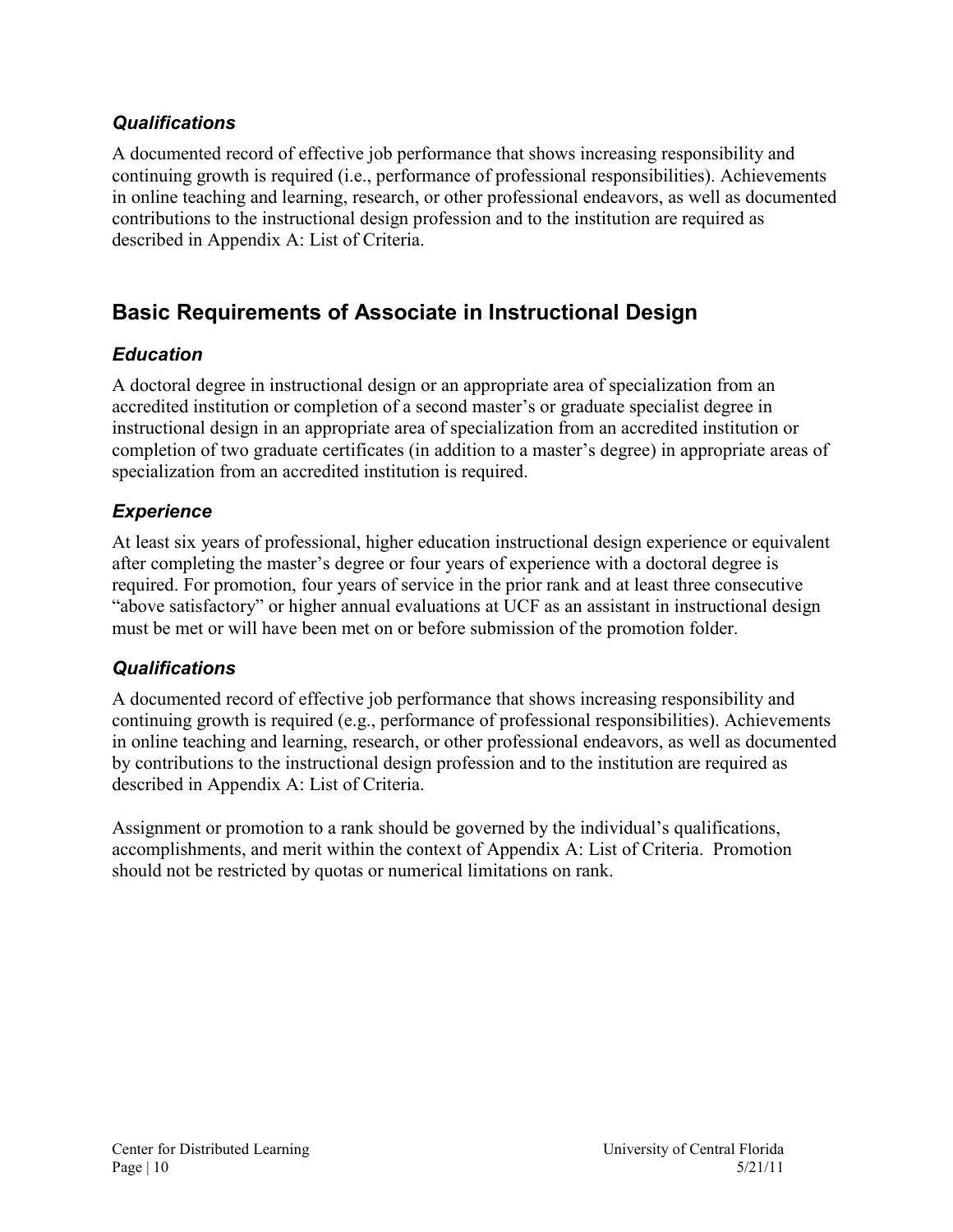# **List of Criteria**

<span id="page-10-0"></span>All of the following criteria for promotion are considered. "Qualifications" (listed on pages 6-8) and "Performance of Professional Responsibilities" (below) are the most important. Appendix A provides expectations at each level and examples, as appropriate. Candidates for promotion to Assistant in Instructional Design and Associate in Instructional Design will be expected to satisfactorily address all three criteria below but not necessarily every item within the criteria.

### <span id="page-10-1"></span>**General Criteria**

 Documented record of effective performance that shows increasing responsibility and continuing growth

### <span id="page-10-2"></span>**First Criterion: Performance of Professional Responsibilities**

- Knowledge of professional responsibilities
- Mastery of one or more fields of specialization as related to job assignment
- **•** Demonstrated knowledge of learning theories, teaching strategies, and online pedagogy
- **•** Demonstrated ability to create and facilitate professional development
- Demonstrated understanding of departmental and institutional goals
- **•** Demonstrated leadership, initiative, and maturity of judgment
- **•** Demonstrated working relationships with unit personnel, the university community, and community outside the university
- Awareness of current developments in literature, online courses, and technology
- **Performance of professional responsibilities as demonstrated by performance** evaluation(s) and other evaluative materials
- Performance of general professional responsibilities as represented in letters, e-mails, and other documentation from faculty and colleagues

### <span id="page-10-3"></span>**Second Criterion: Professional Development, Research, and Creative Work**

- **Scholarly publications**
- **Presentations**
- Grants and contracts in support of scholarly activities
- Research, special projects, or studies completed or in progress
- Awards and honors
- **Degrees earned**
- Continuing education, certificates, courses
- **Professional conferences, workshops, institutes, and seminars**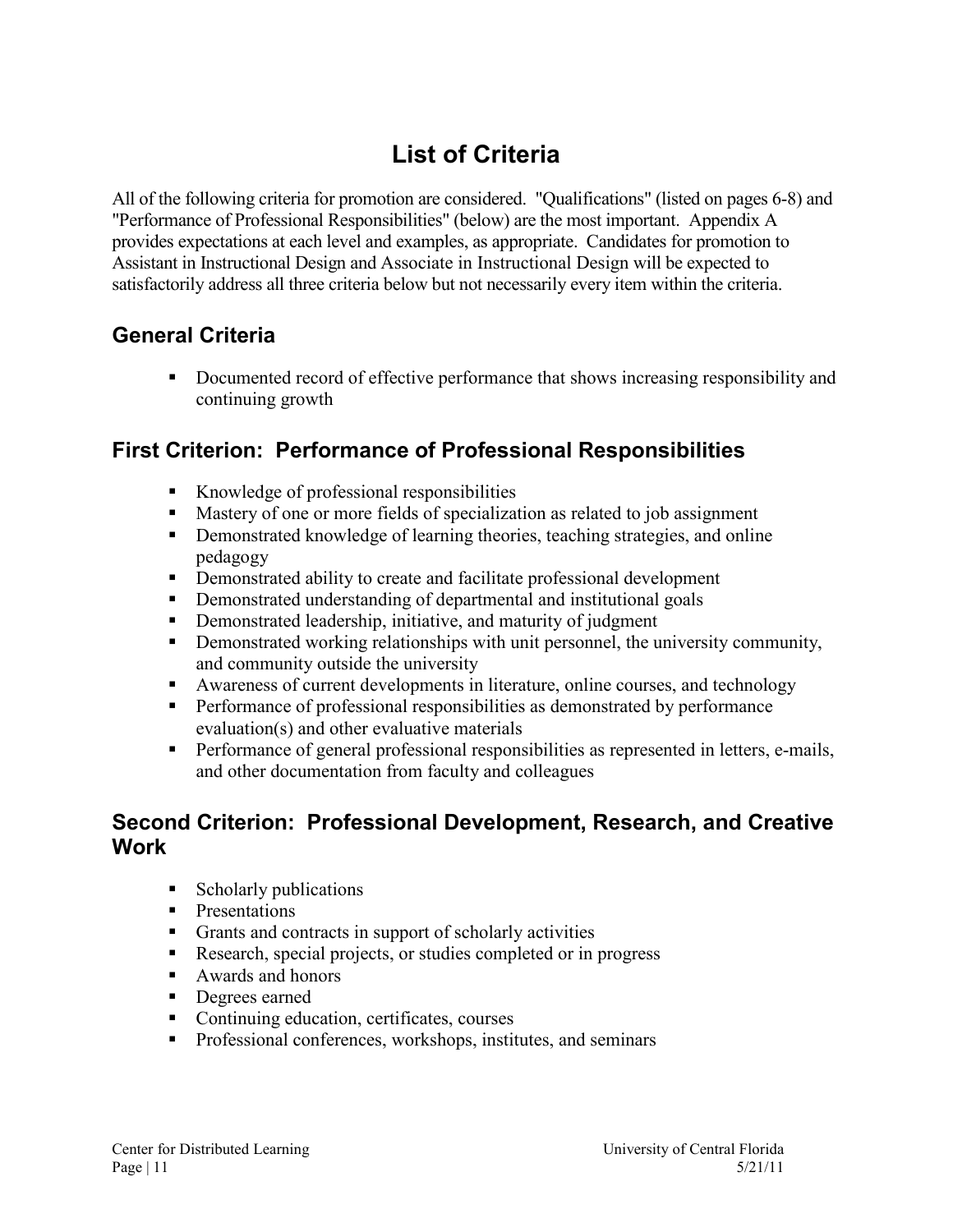### <span id="page-11-0"></span>**Third Criterion: Service to CDL, University, Community, and Profession**

- **Leadership roles in professional organizations**
- Planning, organizing and conducting workshops, institutes, visits, seminars, conference programs, or other continuing education projects
- Coaching and mentoring
- Consulting or other special services
- University or unit committees, campus involvement
- Courses, lectures, or presentations related to education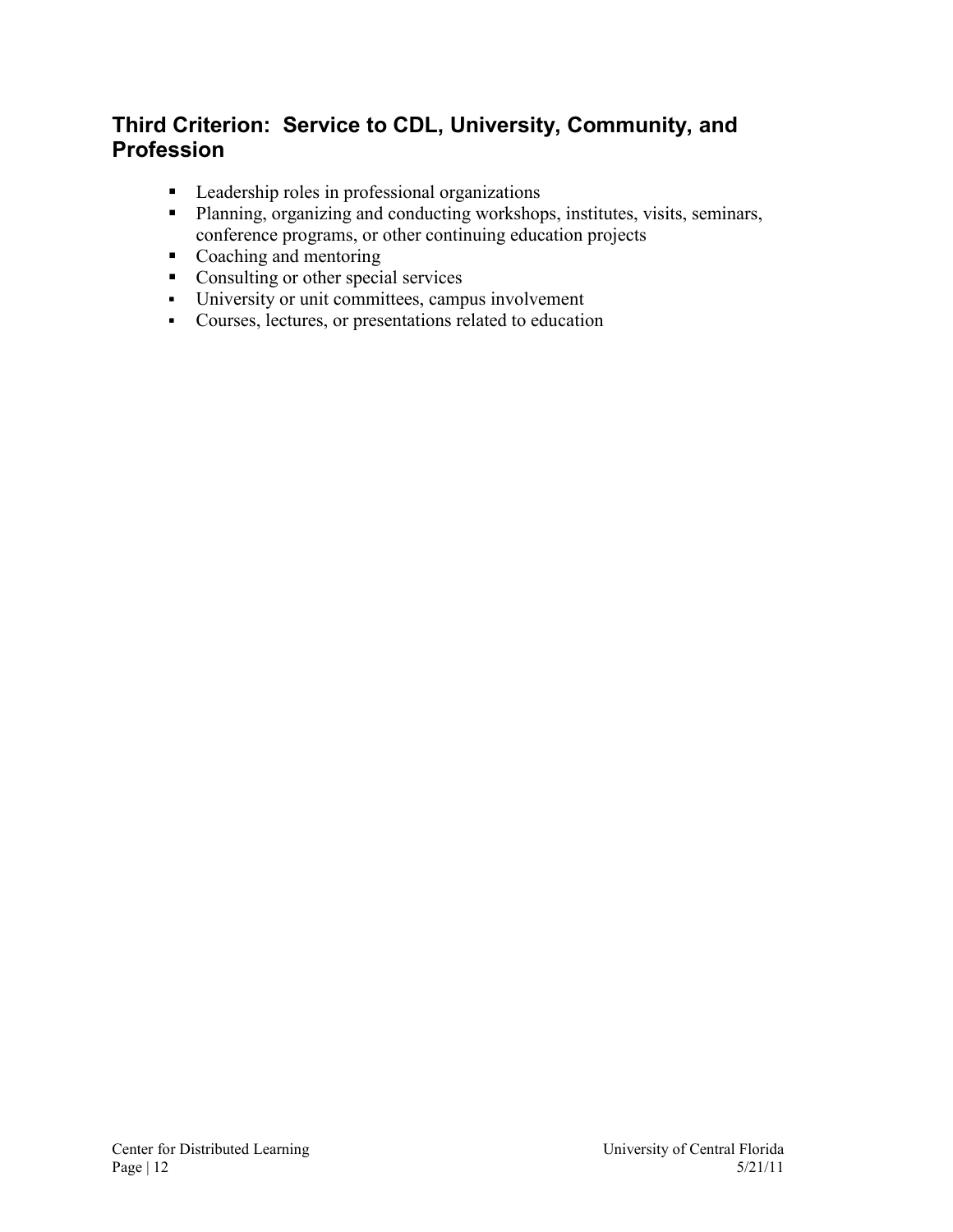# <span id="page-12-0"></span>**Appendix A**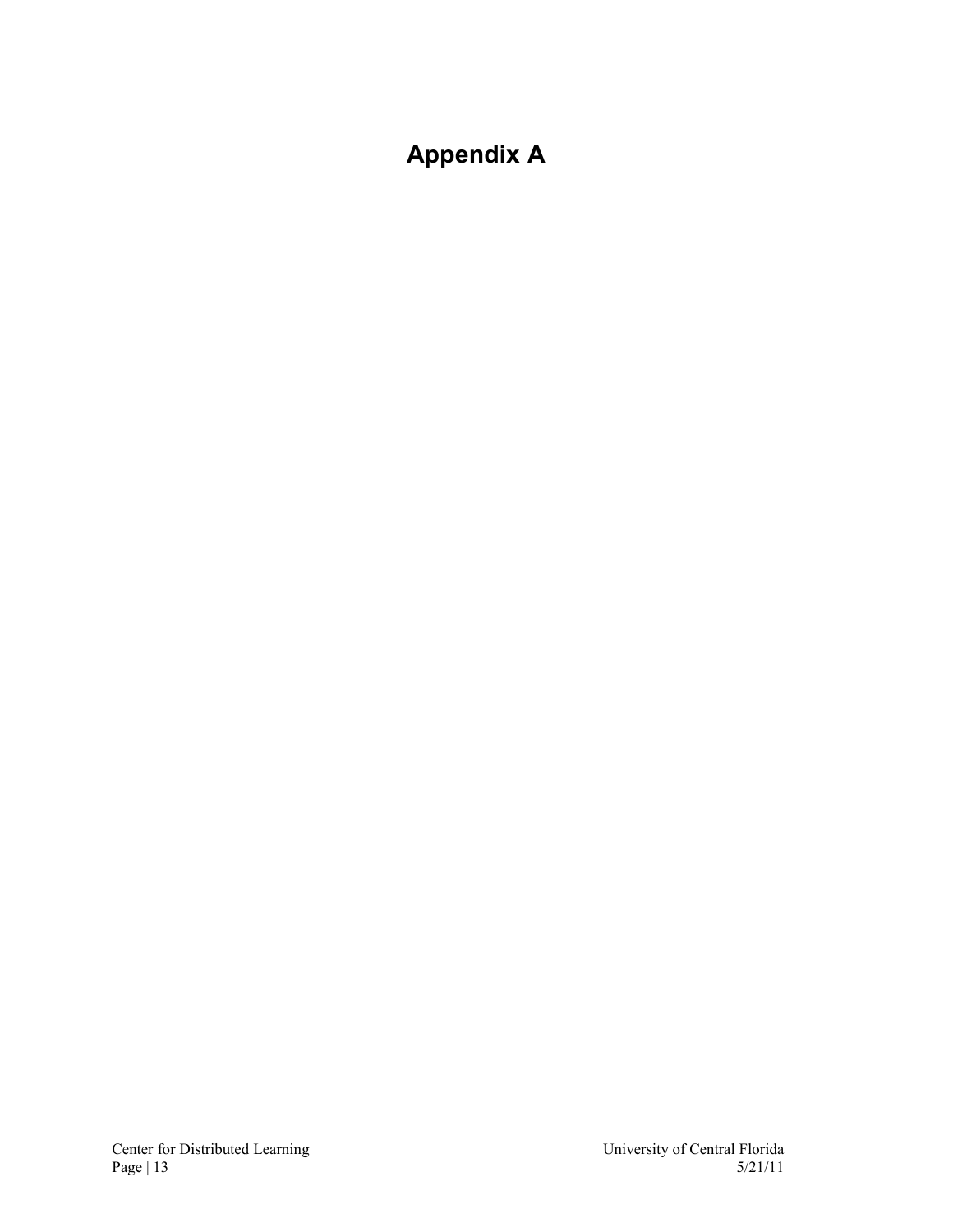# **UCF CDL Instructional Designer**

# <span id="page-13-0"></span>**Professional Activities Appropriate To Rank**

# **List of Criteria**

### <span id="page-13-2"></span><span id="page-13-1"></span>**Introduction**

This document is intended as a guide to understanding both performance and promotion expectations. The chart demonstrates through selected examples that expectations increase with rank in the progression from Instructional Specialist to Assistant in Instructional Design to Associate in Instructional Design. As candidates achieve higher ranks, their professional activities should take place at increasingly broader venues and demonstrate a record of effective performance that shows increasing responsibility and continuing growth. As a candidate moves from Instructional Specialist to Assistant in Instructional Design to Associate in Instructional Design, the level of activities (whether in professional responsibilities, research, or service) should evolve from developmental to contributing to guiding. Service to unit, University, and community is expected to be ongoing.

### <span id="page-13-3"></span>**General Information**

This section identifies the venue(s) that applies to each position and recommended level of professional development. The Instructional Specialist column provides a baseline for comparison.

|                     | <b>Instructional</b> | <b>Assistant</b>       | <b>Associate</b>       |
|---------------------|----------------------|------------------------|------------------------|
|                     | <b>Specialist</b>    | <b>Instructional</b>   | <b>Instructional</b>   |
|                     |                      | <b>Designer</b>        | <b>Designer</b>        |
| Venue               | Instructional        | Instructional          | Instructional          |
|                     | Design, CDL, UCF     | Design, CDL, UCF,      | Design, CDL, UCF,      |
|                     |                      | local, regional, state | local, regional state, |
|                     |                      |                        | and national or        |
|                     |                      |                        | international          |
| <b>Professional</b> | Professional         | Engagement and         | Proven record of       |
| Development and     | development          | leadership are         | leadership,            |
| <b>Engagement</b>   | includes building    | valued more than       | mentoring, and         |
|                     | skills and           | professional           | engagement             |
|                     | engagement with      | development            |                        |
|                     | unit                 |                        |                        |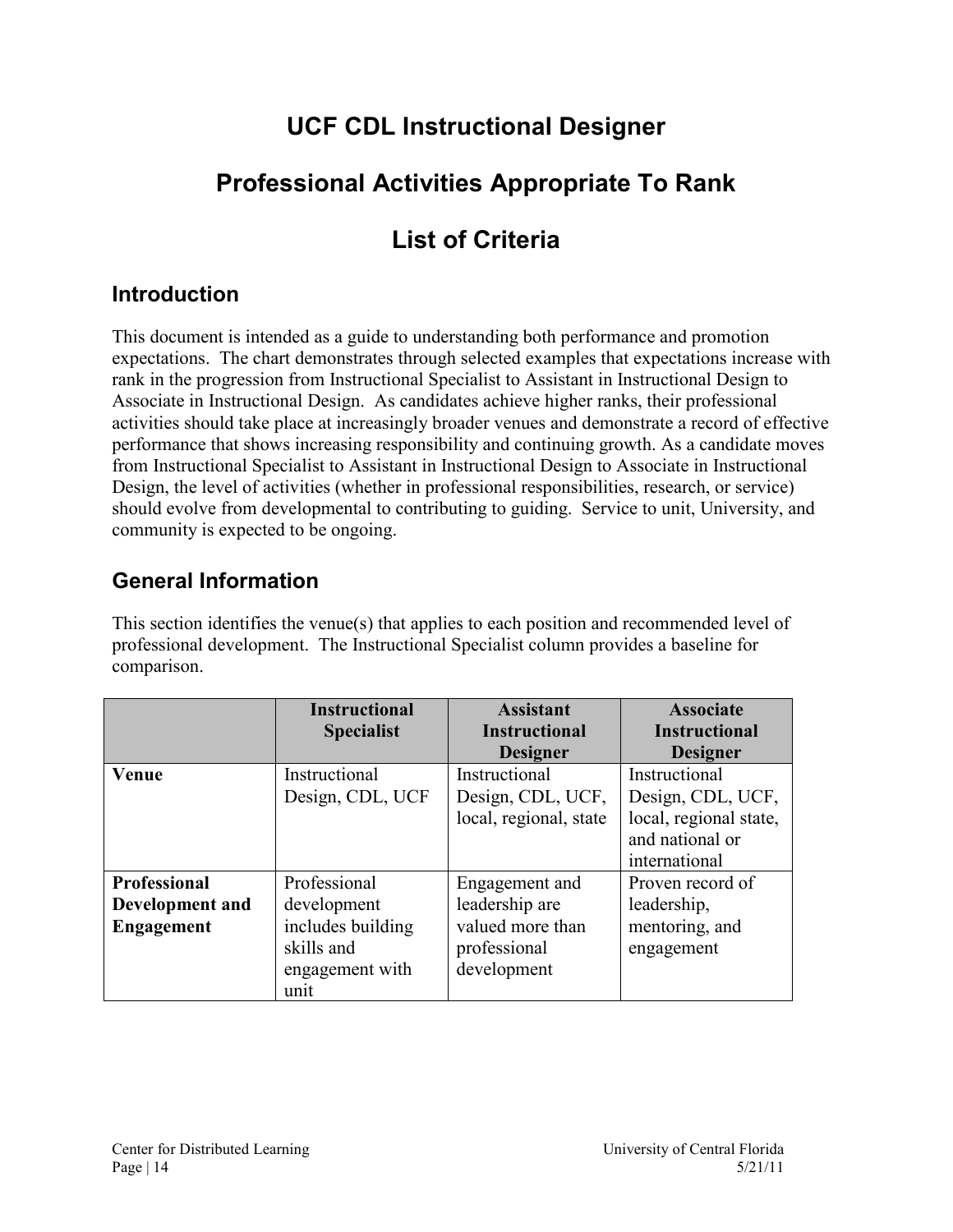## <span id="page-14-0"></span>**First Criterion: Professional Responsibilities**

| Criteria                                                                                                    | <b>Instructional</b><br><b>Specialist</b>                                                                            | <b>Assistant</b>                                                                                                                                                         | <b>Associate</b>                                                                                                                                          |
|-------------------------------------------------------------------------------------------------------------|----------------------------------------------------------------------------------------------------------------------|--------------------------------------------------------------------------------------------------------------------------------------------------------------------------|-----------------------------------------------------------------------------------------------------------------------------------------------------------|
| Performance of<br>Professional<br>Responsibilities                                                          | <b>Starts learning</b><br>professional<br>responsibilities and<br>shows increasing<br>levels of<br>competence        | Demonstrates<br>knowledge of<br>professional<br>responsibilities and<br>shows high level of<br>competence                                                                | Demonstrates high<br>level of competence<br>and substantive<br>achievements                                                                               |
| Mastery of one or<br>more fields of<br>specialization as<br>related to job<br>assignment                    | Identifies field $(s)$ of<br>specialization                                                                          | Shows progress<br>toward mastery of<br>specialization(s);<br>recognized by peers<br>for subject and<br>professional<br>expertise                                         | Demonstrates<br>leadership in field,<br>professional<br>expertise, and makes<br>ongoing<br>contributions                                                  |
| Demonstrated<br>knowledge of<br>learning theories,<br>teaching strategies<br>and online<br>pedagogy         | Demonstrates<br>knowledge of online<br>pedagogy, best<br>practices, and<br>application in the<br>online environment  | Builds upon<br>previous skills by<br>seeking to advance,<br>improve and<br>coordinate effective<br>online pedagogy<br>and introduce<br>efficient and<br>effective models | Continues to build<br>upon previous skills<br>by mentoring and<br>advising others<br>regarding improved<br>and effective online<br>pedagogy and<br>models |
| Demonstrated<br>ability to create and<br>facilitate<br>professional<br>development for<br>faculty and staff | Assists and supports<br>professional<br>development;<br>mentors and trains<br>with experienced ID<br>to build skills | Develops and<br>delivers college and<br>departmental<br>professional<br>development<br>opportunities                                                                     | Identifies, develops<br>and delivers<br>appropriate college<br>and departmental<br>professional<br>development<br>opportunities                           |
| Demonstrated<br>understanding of<br>departmental and<br>institutional goals                                 | Understands and<br>actively seeks to<br>support goals;<br>relates activities to<br>goals                             | Coordinates and<br>organizes activities<br>and programs to<br>support goals;<br>models goals                                                                             | Builds upon previous<br>skills by mentoring<br>colleagues to<br>encourage ongoing<br>activities in support<br>of goals                                    |
| Demonstrated<br>leadership,<br>initiative, and<br>maturity of                                               | Accepts project<br>assignments and<br>seeks assistance<br>when needed;                                               | Identifies and<br>reviews existing<br>services;<br>assists in                                                                                                            | Initiates and<br>executes projects;<br>mentors colleagues;<br>displays leadership                                                                         |

Professional responsibilities identify the activities completed in performance of position duties.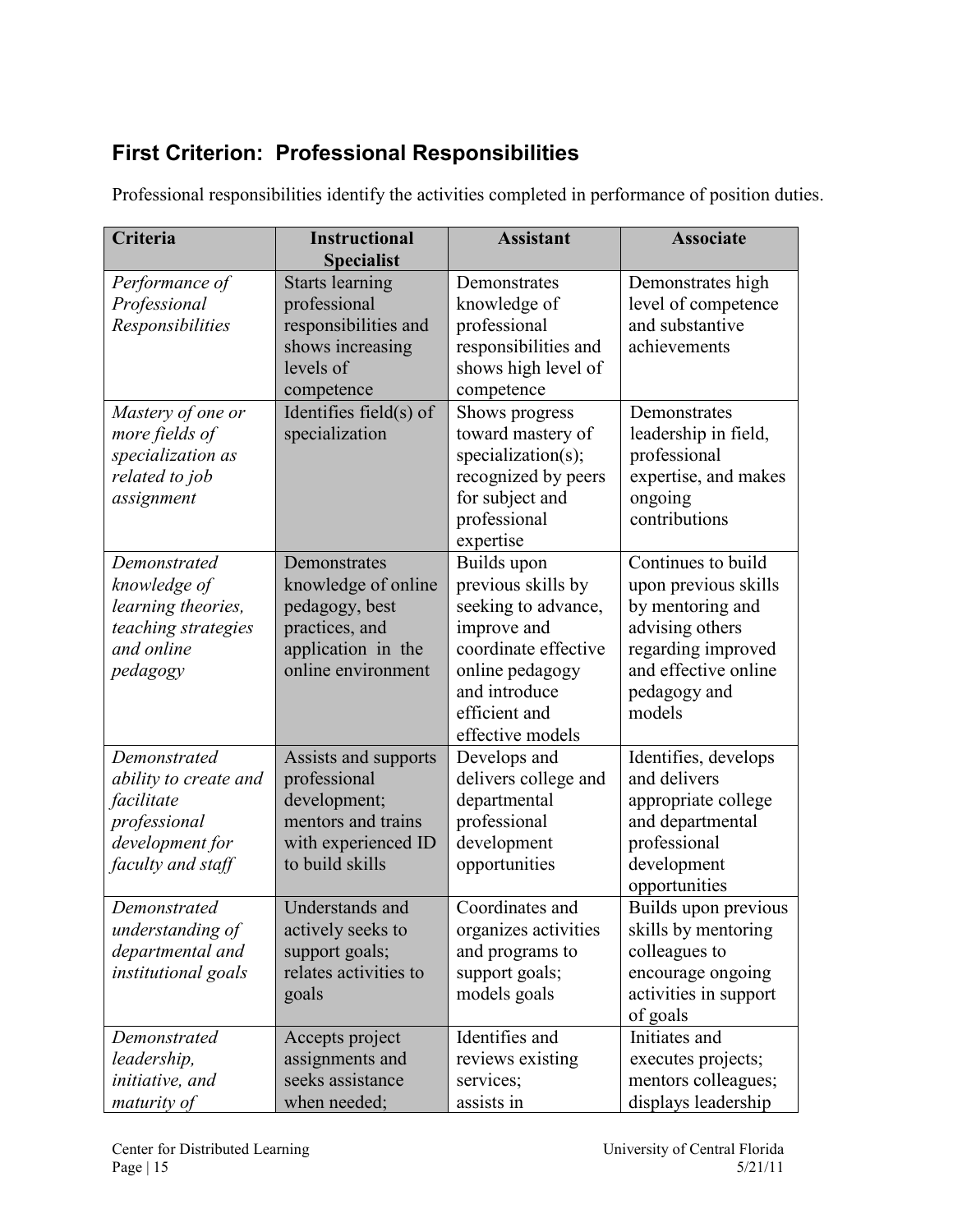| judgment                                                                                                                                                          | volunteers for<br>projects and<br>services to further<br>skill development                                                                                                                           | development of new<br>projects and<br>services                                                                                                                                                                            |                                                                                                                                                                                                                                                              |
|-------------------------------------------------------------------------------------------------------------------------------------------------------------------|------------------------------------------------------------------------------------------------------------------------------------------------------------------------------------------------------|---------------------------------------------------------------------------------------------------------------------------------------------------------------------------------------------------------------------------|--------------------------------------------------------------------------------------------------------------------------------------------------------------------------------------------------------------------------------------------------------------|
| Demonstrated<br>working<br>relationship with<br>unit personnel, the<br>university<br>community, and<br>community outside<br>the university                        | Maintains positive<br>working<br>relationships with<br>colleagues and<br>faculty in the UCF<br>community, through<br>communication and<br>timely support in an<br>efficient and<br>systematic manner | Identifies, creates,<br>maintains and<br>enhances<br>relationships within<br>UCF and throughout<br>the state of Florida<br>through<br>collaboration on<br>projects, papers,<br>presentations, and<br>other activities.    | Identifies, creates,<br>maintains and<br>enhances<br>relationships within<br>UCF, throughout the<br>state and US or<br>international<br>education<br>communities through<br>collaboration on<br>projects, papers,<br>presentations, and<br>other activities. |
| Awareness of<br>current<br>developments in<br>literature, online<br>courses, and<br>technology                                                                    | Participates in<br>discussions of<br>relevant<br>professional issues<br>within the unit                                                                                                              | Demonstrates ability<br>to translate new<br>ideas into<br>professional practice                                                                                                                                           | Consistently builds<br>on previous practice;<br>actively contributes<br>to the literature<br>and/or professional<br>discourse regarding<br>online courses and<br>academic technology                                                                         |
| Performance of<br>professional<br>responsibilities as<br>demonstrated by<br>performance<br>$evaluation(s)$ and<br>other evaluative<br>materials                   | Consistently<br>achieves above<br>satisfactory rating                                                                                                                                                | Consistently<br>achieves above<br>satisfactory rating                                                                                                                                                                     | Consistently<br>achieves above<br>satisfactory rating                                                                                                                                                                                                        |
| Performance of<br>general professional<br>responsibilities as<br>represented in<br>letters, e-mails, and<br>other documentation<br>from faculty and<br>colleagues |                                                                                                                                                                                                      | Documentation<br>should be from two<br>colleagues at UCF<br>(excluding<br>immediate<br>supervisor);<br>one letter of<br>recommendation<br>from a colleague<br>outside UCF, i.e.,<br>ranked faculty,<br>online experience. | Documentation<br>should be from two<br><b>UCF</b> colleagues<br>(excluding<br>immediate<br>supervisor);<br>two letters of<br>recommendation<br>from colleagues<br>outside UCF, i.e.,<br>ranked faculty,<br>online experience.                                |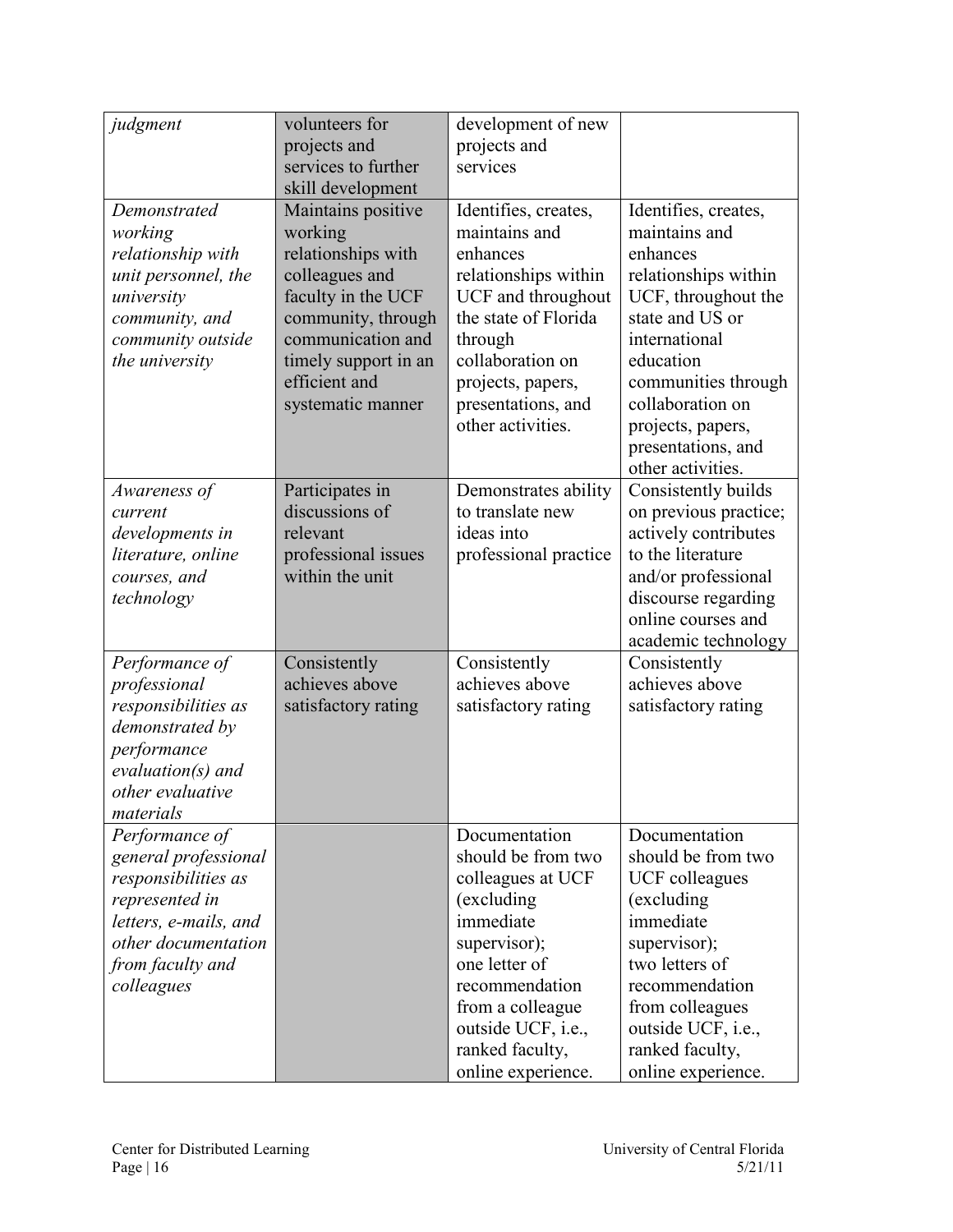### <span id="page-16-0"></span>**Second Criterion: Scholarship and Professional Development**

Scholarship contributes to the discovery or acquisition of new knowledge, development or revision of educational techniques, and other forms of creative activity to extend professional discourse.

| Criteria                            | <b>Instructional</b>                                                                                                                                   | <b>Assistant</b>                                                                                                                                                                                                                     | <b>Associate</b>                                                                                                                                                                                                                                    |
|-------------------------------------|--------------------------------------------------------------------------------------------------------------------------------------------------------|--------------------------------------------------------------------------------------------------------------------------------------------------------------------------------------------------------------------------------------|-----------------------------------------------------------------------------------------------------------------------------------------------------------------------------------------------------------------------------------------------------|
|                                     | <b>Specialist</b>                                                                                                                                      |                                                                                                                                                                                                                                      |                                                                                                                                                                                                                                                     |
| Identify Area of<br><b>Interest</b> | Demonstrates<br>commitment to the<br>profession and<br>potential for making<br>scholarly<br>contributions by<br>identification of<br>areas of interest | Demonstrates<br>evidence of a<br>research agenda,<br>including<br>consideration of a<br>candidate's research<br>quality and<br>productivity                                                                                          | Demonstrates a body<br>of work recognized<br>by institution, local,<br>state, regional or<br>national peers;<br>ongoing contribution<br>with multiple<br>examples of quantity<br>and quality such as<br>teaching, writing,<br>and presenting        |
| Scholarly<br>Publications           | Writes and submits<br>for publication on<br>campus, state, and<br>regional<br>publications                                                             | Submitted articles<br>currently under<br>review or published,<br>conference reports,<br>articles in<br>institutional and<br>local publications,<br>book reviews in<br>appropriate journals,<br>bibliographies,<br>literature reviews | Written full-length<br>articles that were<br>published or<br>accepted including:<br>state, national or<br>association<br>publications;<br>professional<br>journals; papers<br>published in<br>conference<br>proceedings; peer<br>reviewed articles  |
| Presentations                       | Presents at campus,<br>local, state, or<br>regional venues                                                                                             | Submits and is<br>accepted for poster<br>and session<br>presentations at<br>campus, local, or<br>state venues                                                                                                                        | Papers presented at<br>professional<br>associations;<br>presentations and<br>workshops for<br>external audiences at<br>state or national<br>venues; poster<br>sessions,<br>presentations, or<br>panel discussions at<br>state or national<br>venues |
| Grants and                          |                                                                                                                                                        | Contributes to                                                                                                                                                                                                                       | Accepted as team                                                                                                                                                                                                                                    |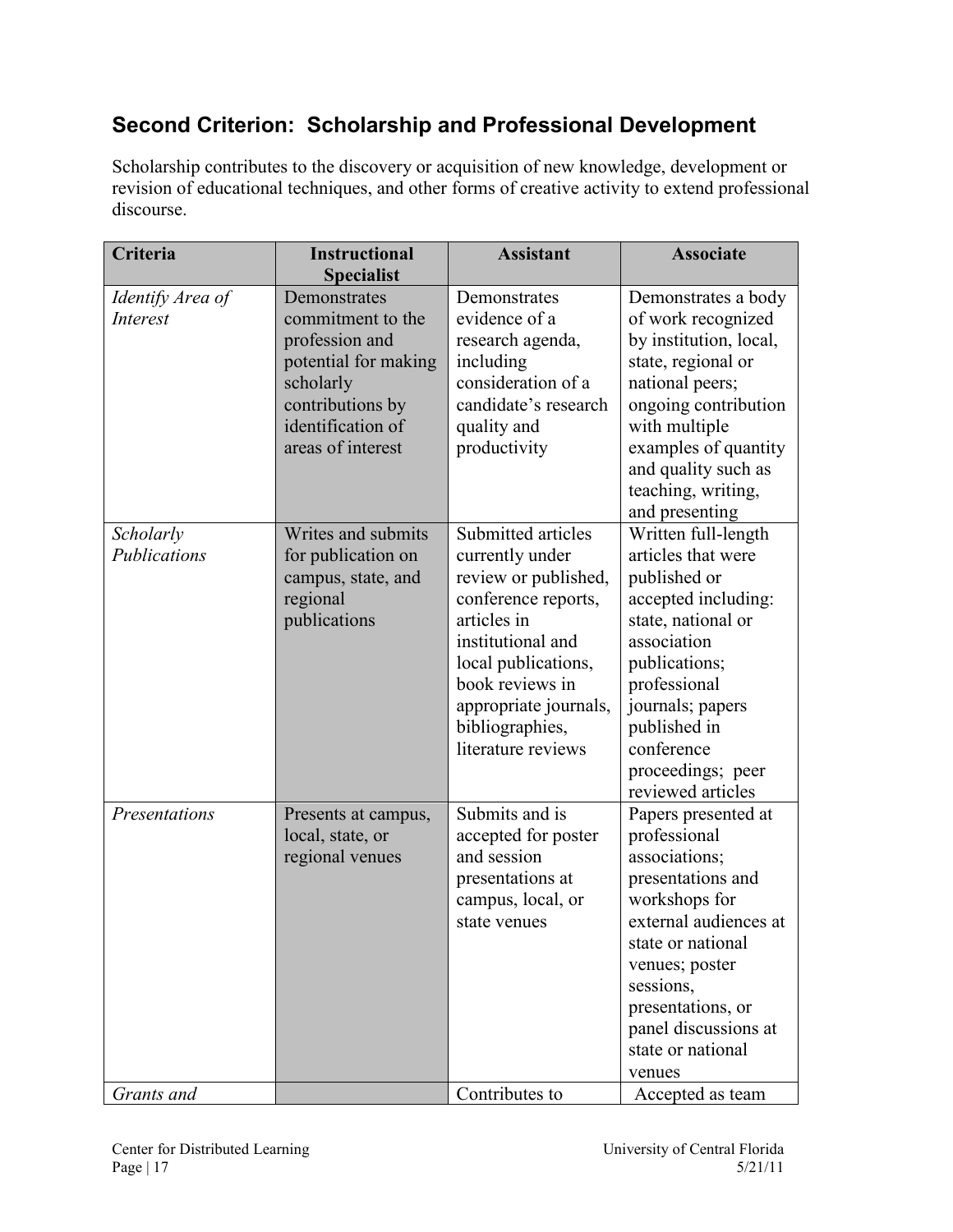| Contracts in support<br>of scholarly<br>activities                       |                                                                                                   | proposal for internal<br>or external funding                                                                       | member on a grant;<br>submissions of<br>proposal for<br>external funding                                                                                           |
|--------------------------------------------------------------------------|---------------------------------------------------------------------------------------------------|--------------------------------------------------------------------------------------------------------------------|--------------------------------------------------------------------------------------------------------------------------------------------------------------------|
| Research, special<br>projects, or studies<br>completed or in<br>progress | Participates in<br>research and<br>unpublished reports                                            | Participates in<br>action research and<br>published reports or<br>involvement in<br>special projects or<br>studies | Participates in<br>innovative, creative<br>projects recognized<br>inside or outside<br>UCF; conducts<br>research on<br>improved models of<br>teaching and learning |
| Awards and honors                                                        | Applies for award or<br>honors and is<br>finalist for<br>institution or local<br>venue            | Receives award or<br>$h$ onor – campus<br>local or state venue                                                     | Receives awards or<br>honors - institution,<br>local, state, regional,<br>or national venues                                                                       |
| Degrees earned                                                           | Completion of a<br>bachelor's degree<br>plus experience, or<br>completion of a<br>master's degree | Completion of<br>master's degree<br>with required years<br>of experience                                           | Doctorate degree or<br>completed second<br>master's/specialist<br>degree with required<br>years of experience                                                      |
| Continuing<br>education,<br>certificates, courses                        | Completes course(s)<br>or certificates                                                            | Completes course(s)<br>or certificates                                                                             | Completes course(s)<br>or certificates                                                                                                                             |
| Professional<br>conferences,<br>workshops,<br>institutes, and<br>seminar | Attends professional<br>meetings,<br>conferences or<br>training                                   | Attends or<br>coordinates<br>professional<br>meetings,<br>conferences, or<br>training                              | Attends, coordinates,<br>or conducts<br>professional<br>meetings,<br>conferences, or<br>training                                                                   |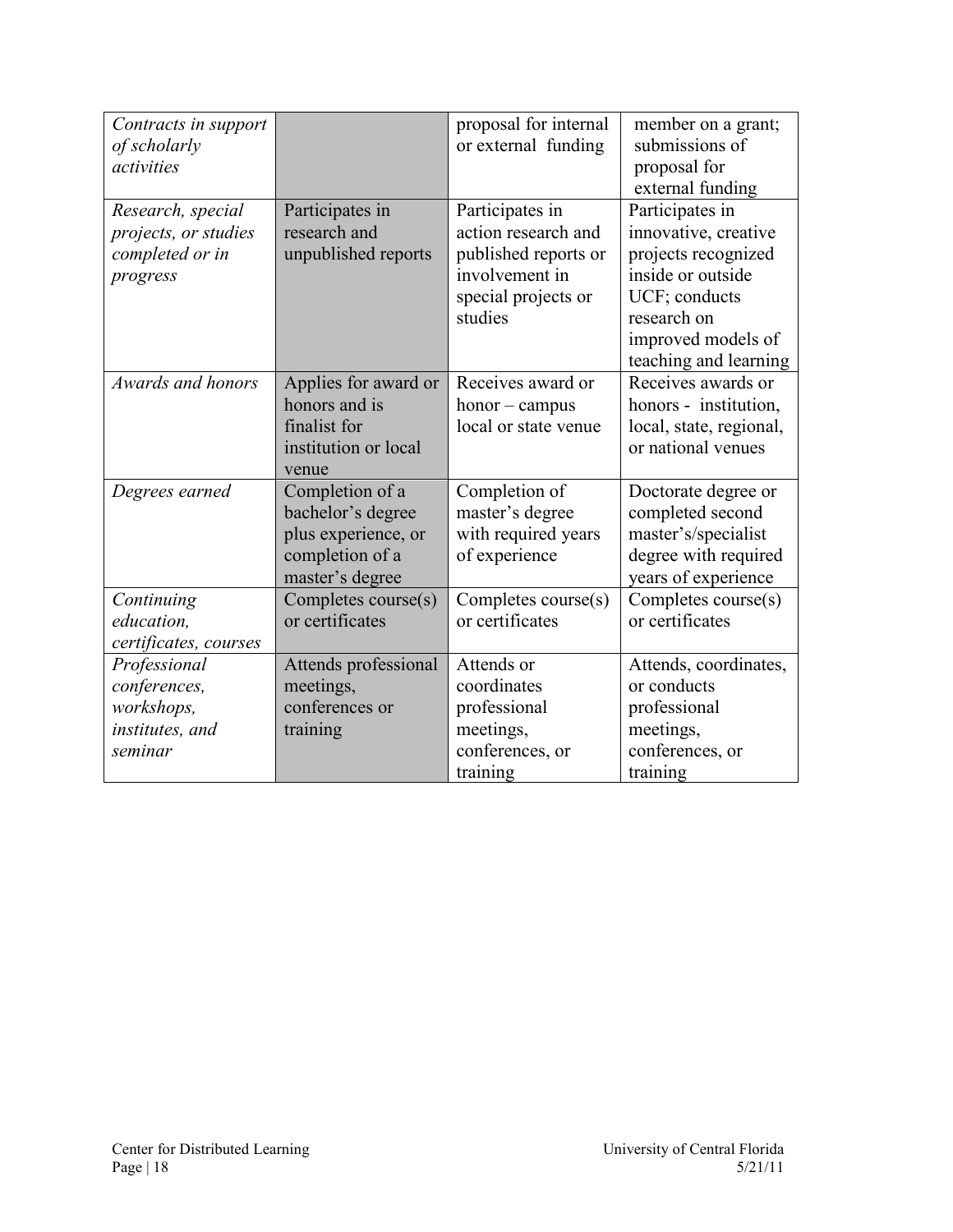### <span id="page-18-0"></span>**Third Criterion: Service to CDL, University, Community, and Profession**

From BOT-UFF CBA 10.4 (a) 3 and 4, service extends to professional or discipline-related contributions and attracts other institutions for interaction. Community Service extends to campus and community.

| Criteria                                                                                                                                                            | <b>Instructional</b><br><b>Specialist</b>               | <b>Assistant</b>                                                                                                                                             | <b>Associate</b>                                                                                                                                                                                                                      |
|---------------------------------------------------------------------------------------------------------------------------------------------------------------------|---------------------------------------------------------|--------------------------------------------------------------------------------------------------------------------------------------------------------------|---------------------------------------------------------------------------------------------------------------------------------------------------------------------------------------------------------------------------------------|
| Leadership roles in<br>professional<br>organizations                                                                                                                |                                                         | Actively participates<br>in professional<br>organizations or<br>committees at the<br>state or regional<br>level                                              | Holds a leadership<br>role in a professional<br>organization(s) or<br>committee(s) at the<br>state, regional,<br>national, or<br>international level                                                                                  |
| Planning,<br>organizing and<br>conducting<br>workshops,<br>institutes, visits,<br>seminars,<br>conference<br>programs, or other<br>continuing<br>education projects | Participates in<br>internal and<br>institution training | Participates in local,<br>regional, or state<br>workshops and<br>conferences;<br>presents or<br>coordinates;<br>convenes<br>presentations;<br>hosts visitors | Participates in local,<br>state, regional, or<br>national workshops<br>and conferences;<br>presents or<br>coordinates sessions;<br>moderates or<br>convenes<br>presentations;<br>hosts visitors;<br>arranges professional<br>meetings |
| Coaching and<br>Mentoring                                                                                                                                           | Coaches or mentors<br>student, colleague                | Coaches or mentors<br>student, colleague or<br>intern                                                                                                        | Continuous<br>mentoring of<br>$intern(s)$ , new<br>employee(s),<br>graduate student(s);<br>serves on student(s)<br>thesis or dissertation<br>committees                                                                               |
| Consulting or other<br>special services                                                                                                                             | Consults or delivers<br>special services on<br>campus   | Consults or delivers<br>special services on<br>campus, or local                                                                                              | Consults or delivers<br>special services on<br>campus, local, state,<br>regional, or national;<br>serve as expert at<br>local or state level                                                                                          |
| University or unit<br>committees, campus                                                                                                                            | Participates in unit<br>committee(s) and                | Participates or<br>coordinates unit                                                                                                                          | Demonstrates record<br>of continued                                                                                                                                                                                                   |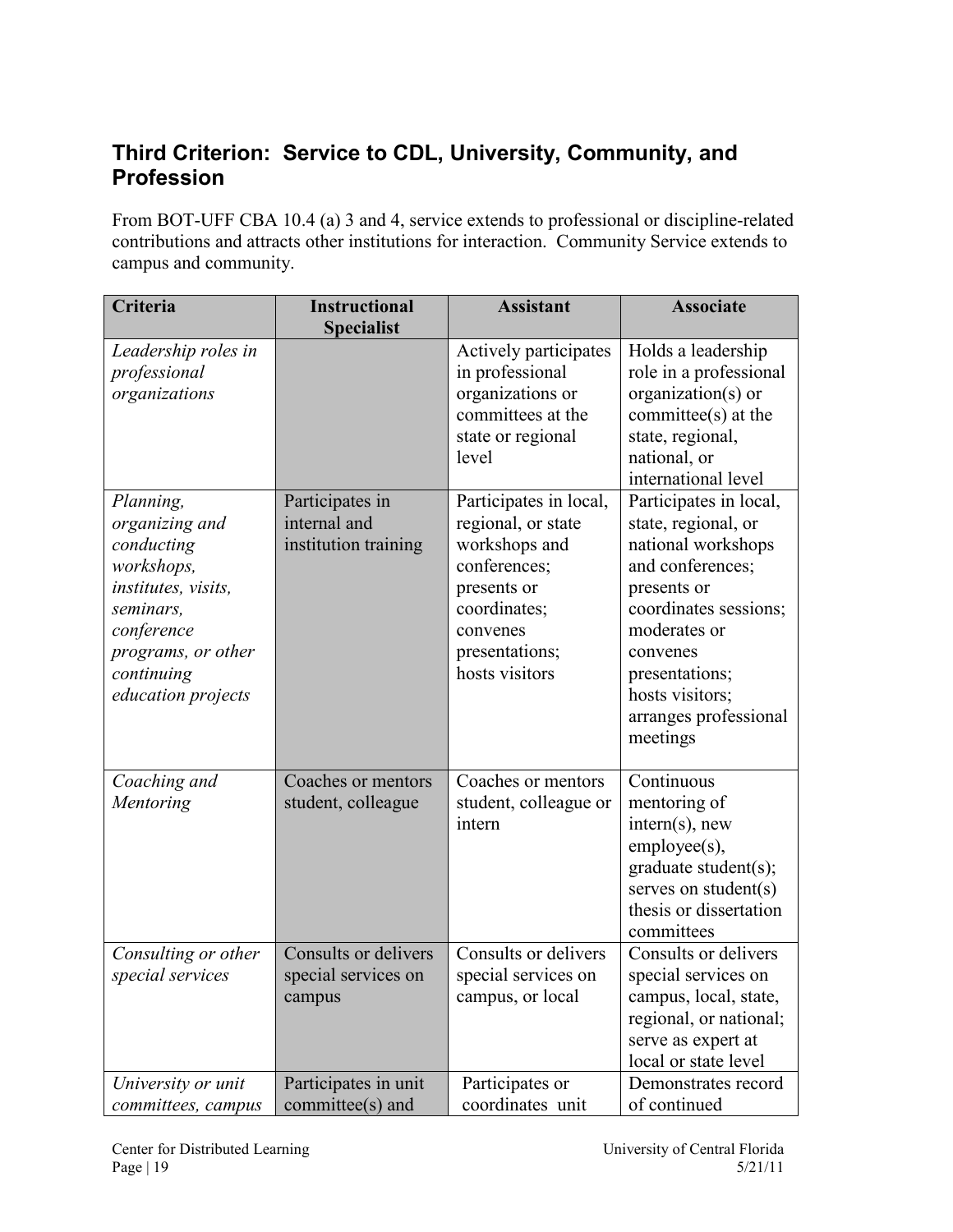| involvement          | working $group(s)$    | and campus<br>committee $(s)$ and<br>working $group(s)$ | involvement in unit,<br>campus,<br>committee $(s)$ and<br>working $group(s)$ |
|----------------------|-----------------------|---------------------------------------------------------|------------------------------------------------------------------------------|
| Courses, lectures,   | Lecturer in class(es) | Lecturer in class(e)s                                   | Teach a credit                                                               |
| or presentations     | or community          | or community                                            | bearing course(es)                                                           |
| related to education | event(s)              | event(s)                                                |                                                                              |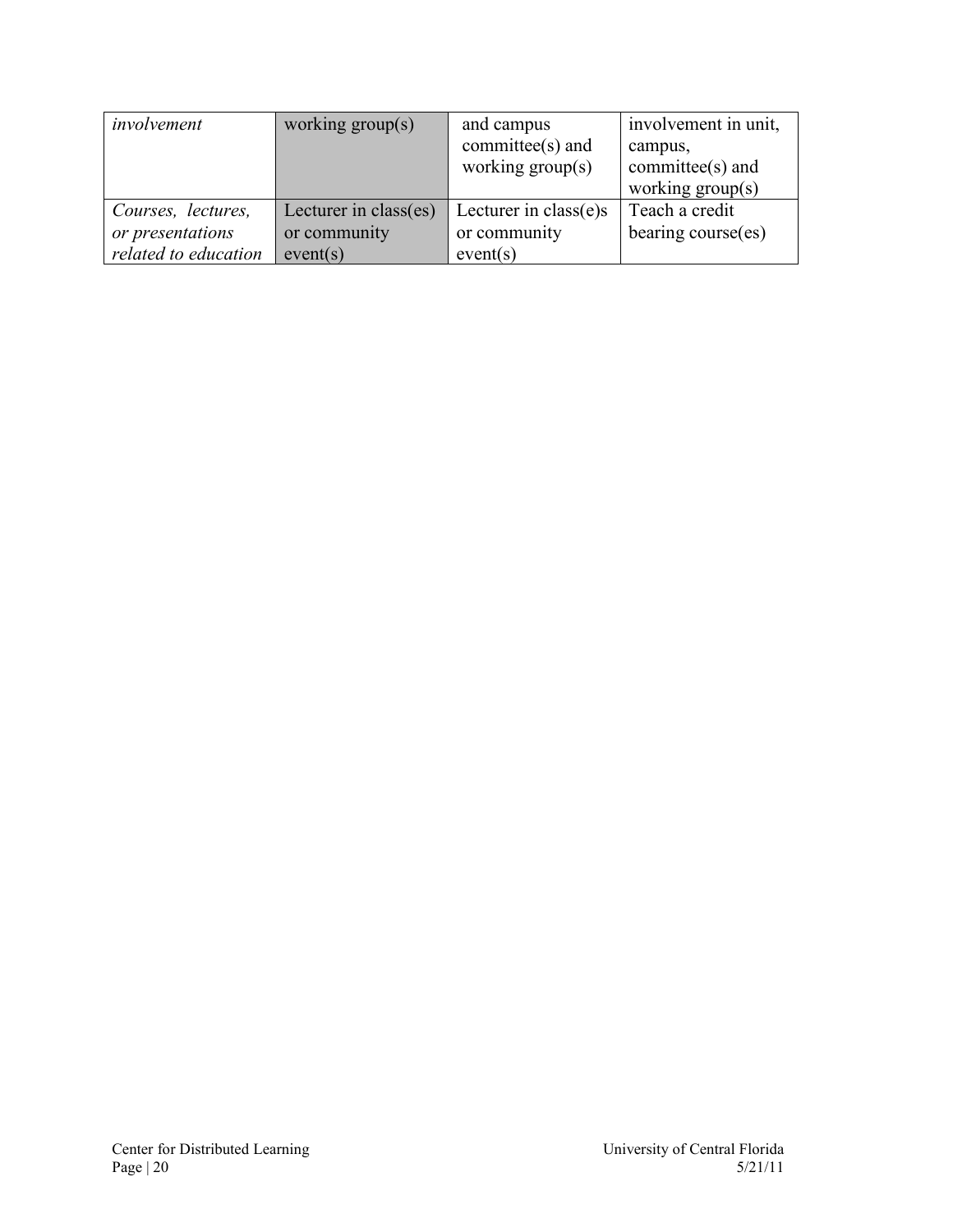<span id="page-20-1"></span><span id="page-20-0"></span>**Appendix B**

**Forms**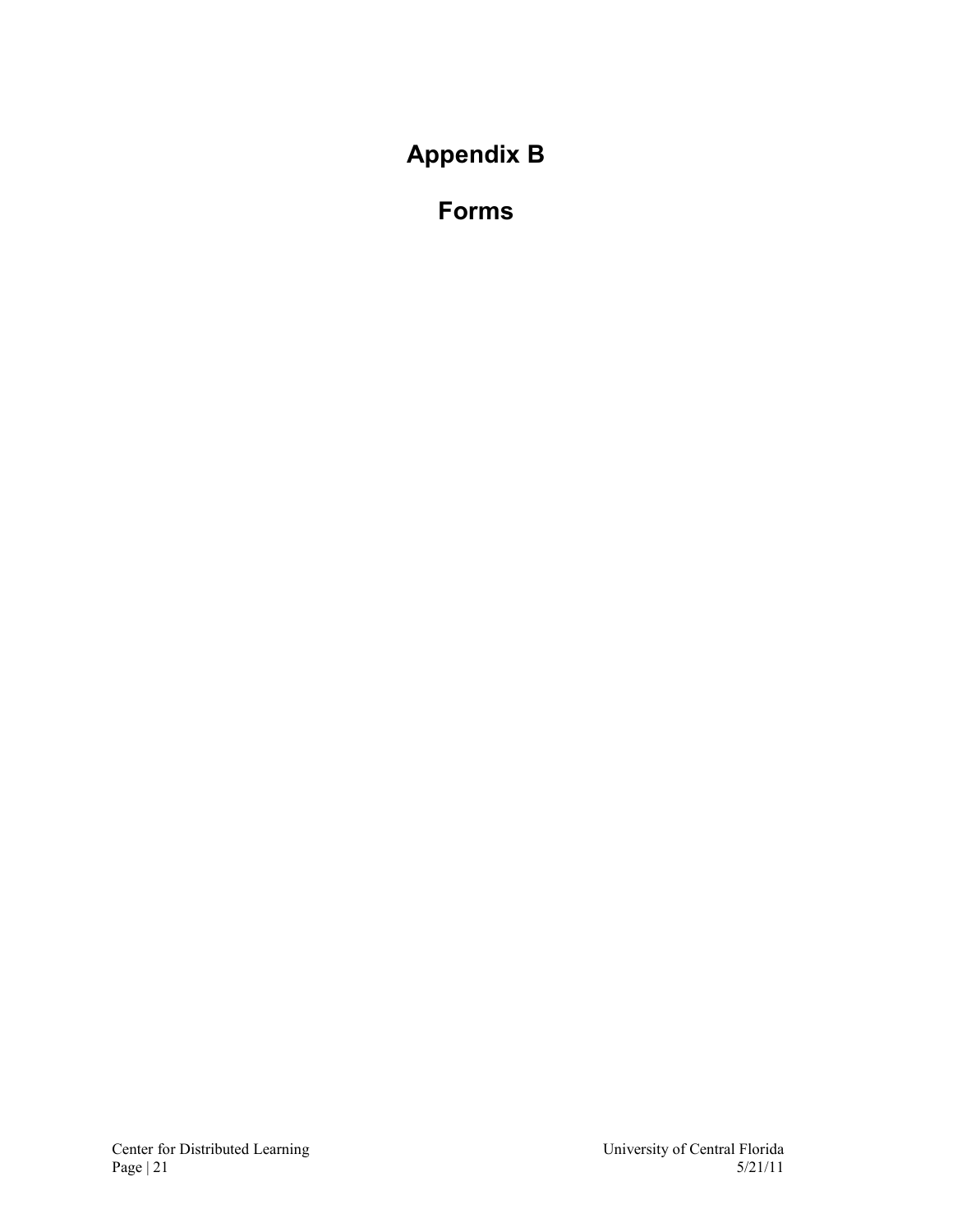### **Center for Distributed Learning Faculty Annual Performance Review Form**

<span id="page-21-0"></span>Name: **Name:**  $\qquad \qquad$  **Employee ID #**  $\qquad \qquad$ 

#### **Rank/Title**

- (x) Instructional Specialist
- ( ) Assistant Instructional Designer
- ( ) Associate Instructional Designer

**Appraisal Period: From** 1/1/\_\_\_\_ **To** 12/31/\_\_\_\_

#### **Policy Statement:**

The job performance of each faculty member is to be reviewed annually to ensure attainment of department goals and objectives, to enhance communication, and to facilitate and promote career growth and development.

#### **Instructions:**

All faculty members will have an opportunity to complete a self-appraisal. All the below sections should be completed by an Instructional Design Team Lead. If a box is not applicable, please enter N/A. The review should then be discussed with, and approved by, the Associate Department Head and Assistant Vice President who may suggest changes to the original content. Once the team lead and department head have signed the Overall Performance Evaluation section, the team lead should make arrangements to discuss the completed appraisal with the faculty member. Following this discussion, the faculty member may make appropriate written comments in the final section. Once the review has been signed by the faculty member, the team lead will provide a copy to the faculty and retain a copy for departmental files.

#### **Appraisal Statement:**

In processing the performance appraisal, read through each performance factor and check the most appropriate rating by using the following key words as a guideline.

| Outstanding $(O)$ :    | Highest standard of excellence, exemplary, visionary, exceptional,<br>executing, innovative, or leadership.                                                      |
|------------------------|------------------------------------------------------------------------------------------------------------------------------------------------------------------|
|                        | Above satisfactory (AS): Excels, consistent accuracy, implements, encourages, ambitious,<br>cohesive, initiative, highly competent, secure, or highly committed. |
| Satisfactory $(S)$ :   | Satisfies general requirements, accurate, reliable, effective,<br>flexible, basic strengths, appropriate conclusions, or harmonious.                             |
| Conditional $(C)$ :    | Inconsistent, unsure, minimal, inadequate, ineffective, unreliable,<br>reluctant, occasional or neglectful.                                                      |
| Unsatisfactory $(U)$ : | Unacceptable, consistently lacking, below standards, avoids,<br>unable, unwilling, uncooperative, cannot relate, negligent,<br>uninterested or untrustworthy.    |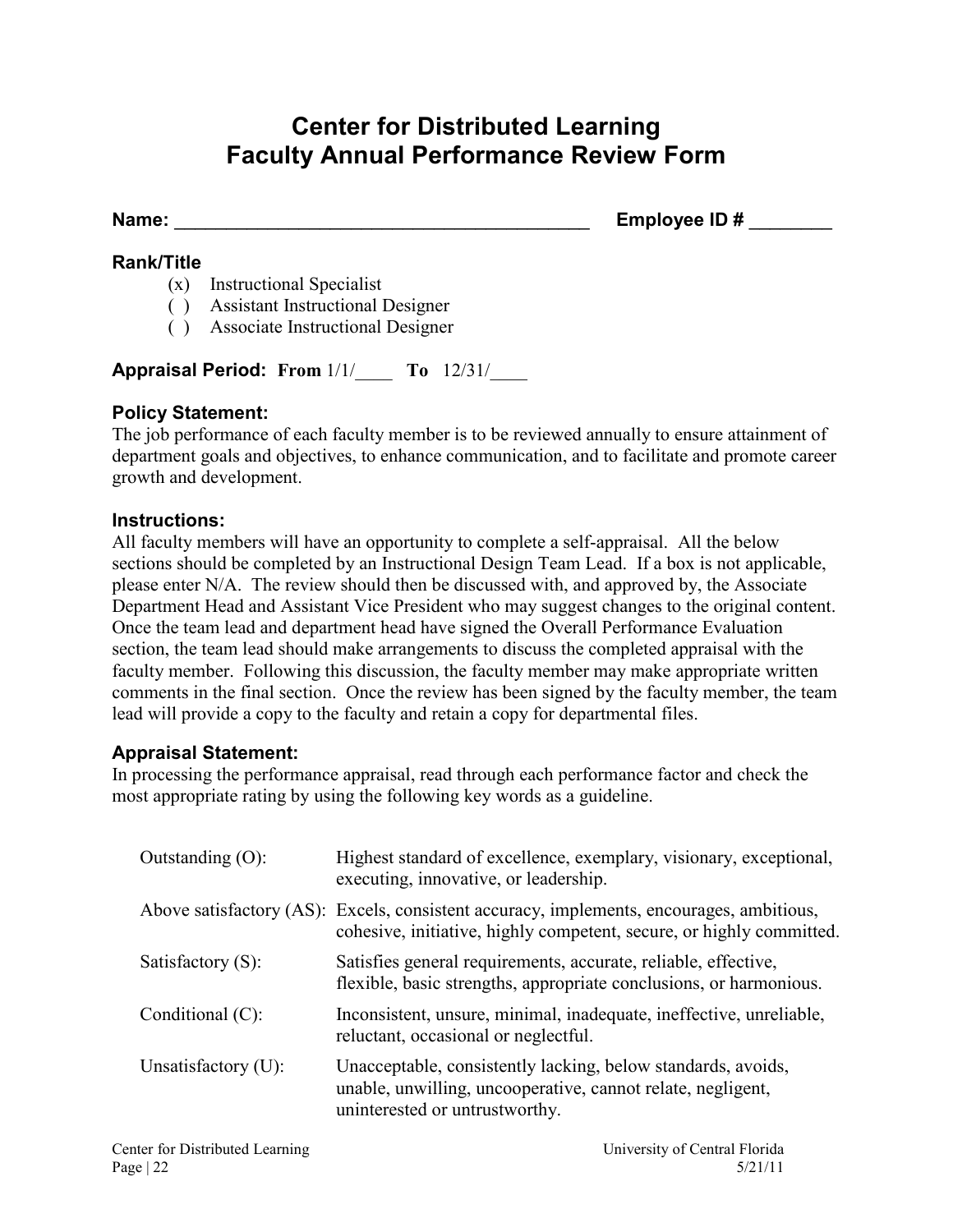| <b>Performance Factor</b>                                                       | $\Omega$ | AS | S | $\mathcal{C}$ | U |
|---------------------------------------------------------------------------------|----------|----|---|---------------|---|
| Knowledge of Position: The demonstrated understanding of position and           |          |    |   |               |   |
| work assignments                                                                |          |    |   |               |   |
| Planning: Plans, organizes, and completes tasks in the most efficient manner    |          |    |   |               |   |
| Quality of Work/Accuracy: The ability to produce work that is                   |          |    |   |               |   |
| comprehensive in scope, complete in detail, and accurate in content             |          |    |   |               |   |
| Adaptability/Flexibility: The ability to successfully alter activities to cope  |          |    |   |               |   |
| with demands of new situations. The ability to listen attentively and openly    |          |    |   |               |   |
| to the ideas, problems, and suggestions of others in order to support the       |          |    |   |               |   |
| team/unit's goals.                                                              |          |    |   |               |   |
| Judgment: The ability to distinguish the significant from the less significant, |          |    |   |               |   |
| arrives at sound conclusions, makes appropriate choices                         |          |    |   |               |   |
| <b>Communication:</b> The ability to effectively present information in writing |          |    |   |               |   |
| and orally.                                                                     |          |    |   |               |   |
| Interpersonal Relationships: The extent to which the faculty member             |          |    |   |               |   |
| works harmoniously and effectively with others (Other teams, peers,             |          |    |   |               |   |
| superiors, faculty, staff).                                                     |          |    |   |               |   |
| Initiative: The faculty member's resourcefulness, self-reliance, willingness    |          |    |   |               |   |
| to accept, and ability to carry out responsibilities.                           |          |    |   |               |   |
| Leadership: The ability to guide, develop, mentor and motivate others.          |          |    |   |               |   |
| Problem Solving: Understands factors and develops sound, prompt, and            |          |    |   |               |   |
| practical solutions to problems and disputes.                                   |          |    |   |               |   |
| Recruitment & Mentoring: Effective implementation of personnel                  |          |    |   |               |   |
| procedures involving hiring, search committees, and developing employees,       |          |    |   |               |   |
| while supporting Equal Opportunity and Affirmative Action goals                 |          |    |   |               |   |
| <b>Dependability:</b> Demonstrates reliability and commitment in support of the |          |    |   |               |   |
| departmental goals and objectives.                                              |          |    |   |               |   |
| Promotion of Cultural Diversity: Work performance that encourages               |          |    |   |               |   |
| students, staff, faculty, and community members to participate in the           |          |    |   |               |   |
| educational, employment, and cultural activities and programs of the            |          |    |   |               |   |
| University.                                                                     |          |    |   |               |   |

**Performance Factor Comments:** (The following sections are provided for further explanation of performance rankings, along with a brief description of professional development activities. For detailed reporting of Scholarship and Service activities, please complete the Annual Accomplishments Report and attach to this evaluation.)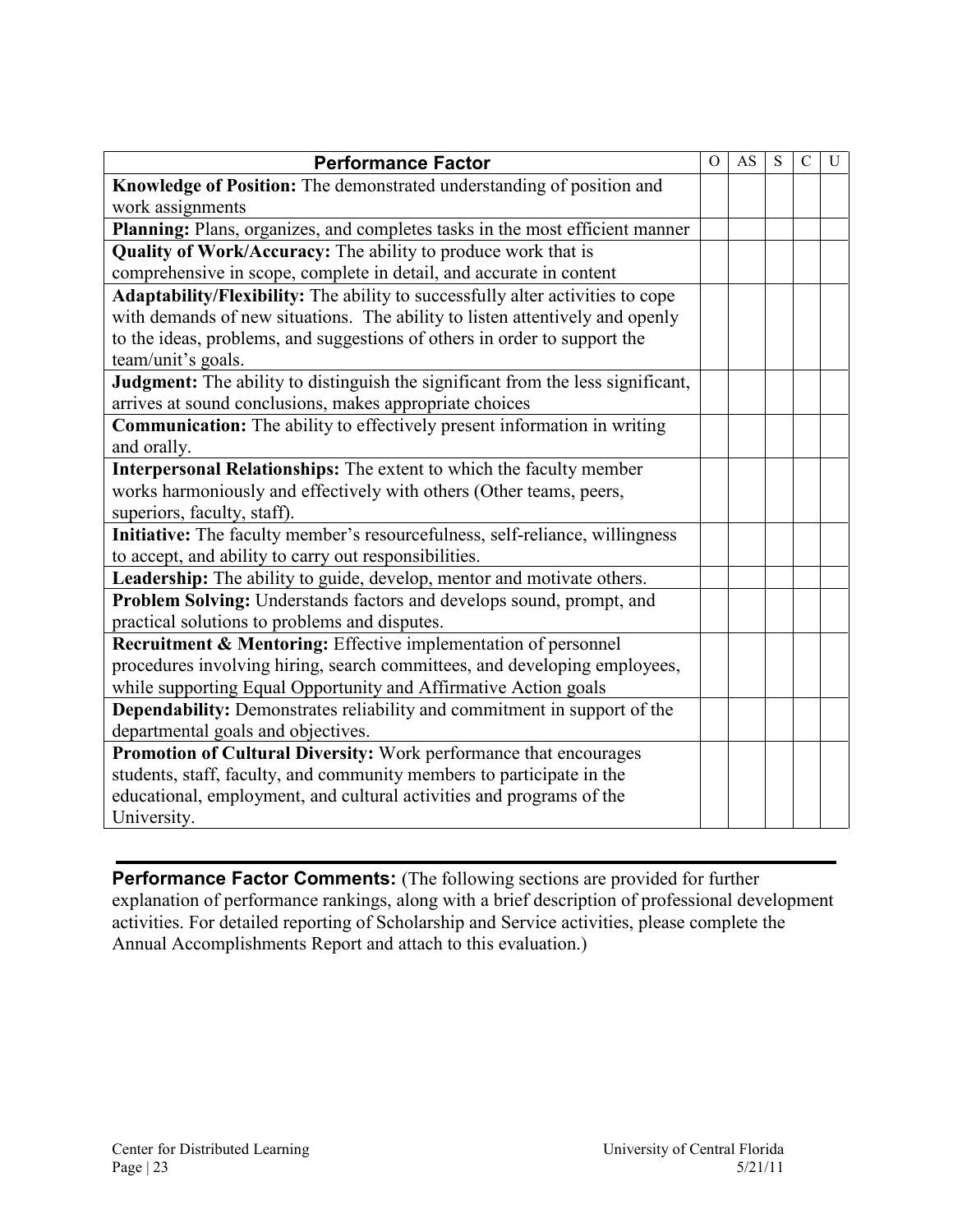**Professional Development:** Presentations, publications, conferences/seminars/webinars attended both internal and external to UCF, professional certifications, professional licenses.

**Strengths/Accomplishments:** Briefly describe the staff member's most significant strengths and accomplishments during this rating period. It is important to support performance factors rated "Outstanding" by providing specific examples and justification.

**Areas of Improvements:** List areas in which the staff member should take special care to address or to prepare for professional advancement. It is important to support performance factors rated "Unsatisfactory" or "Conditional" by providing specific examples and justification.

**Goals/Objectives:** Provide a brief description of the major goals and objectives for the next rating period.

#### **OVERALL PERFORMANCE EVALUATION**

| Outstanding:        | Performance is at least satisfactory or above in all areas and outstanding in most              |
|---------------------|-------------------------------------------------------------------------------------------------|
|                     | areas.                                                                                          |
| Above Satisfactory: | Performance is at least satisfactory or above in all areas and above satisfactory in            |
|                     | most areas.                                                                                     |
| Satisfactory:       | Performance is at least satisfactory in all areas with the exception of <b>one</b> conditional. |
| Conditional:        | Performance is below the satisfactory level in two or more areas.                               |
| Unsatisfactory:     | Performance is below the satisfactory level in most areas.                                      |

| <b>Immediate</b><br>Supervisor: |                             | Date: |  |
|---------------------------------|-----------------------------|-------|--|
|                                 | , Instructional Design Lead |       |  |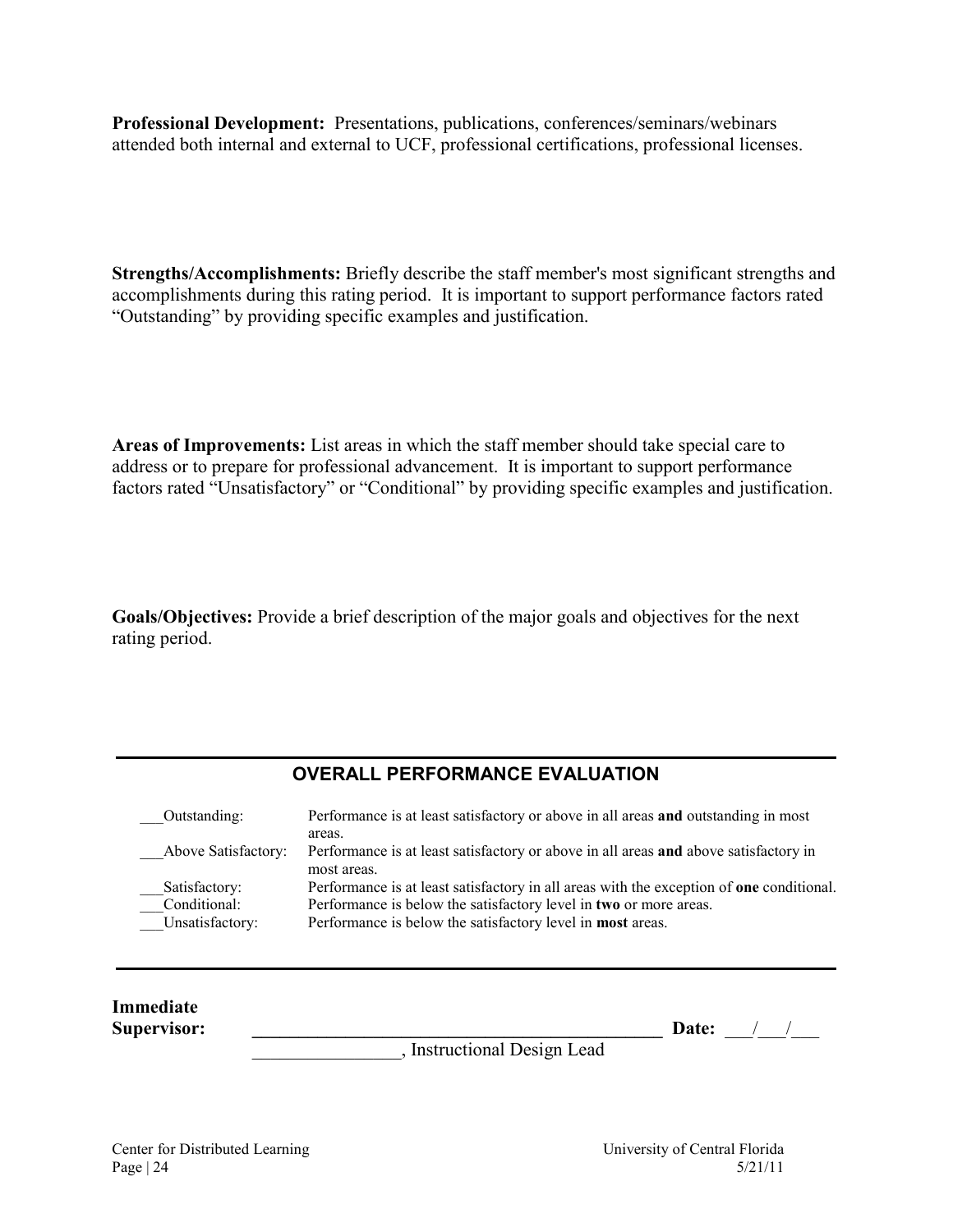| Head:             | Date: /                                                                |  |
|-------------------|------------------------------------------------------------------------|--|
|                   | Dr. Linda S. Futch, Associate Department Head, Instructional Design    |  |
| <b>Department</b> |                                                                        |  |
| Head:             | Date: $/$ /                                                            |  |
|                   | Dr. Thomas B. Cavanagh                                                 |  |
|                   | Assistant Vice President and Director, Center for Distributed learning |  |
|                   |                                                                        |  |
|                   | <b>Instructional Designer's Comments:</b>                              |  |
|                   |                                                                        |  |
|                   |                                                                        |  |
|                   |                                                                        |  |

| Signature: |                                     | Date: |  |
|------------|-------------------------------------|-------|--|
|            | Your Name, Instructional Specialist |       |  |

**Previous Performance Evaluations:** Since date of hire or last promotion, up to a maximum of seven years.

| 2010 | 2009 | 2008 | 2007 | 2006 | 2005 | 2004 |
|------|------|------|------|------|------|------|
|      |      |      |      |      |      |      |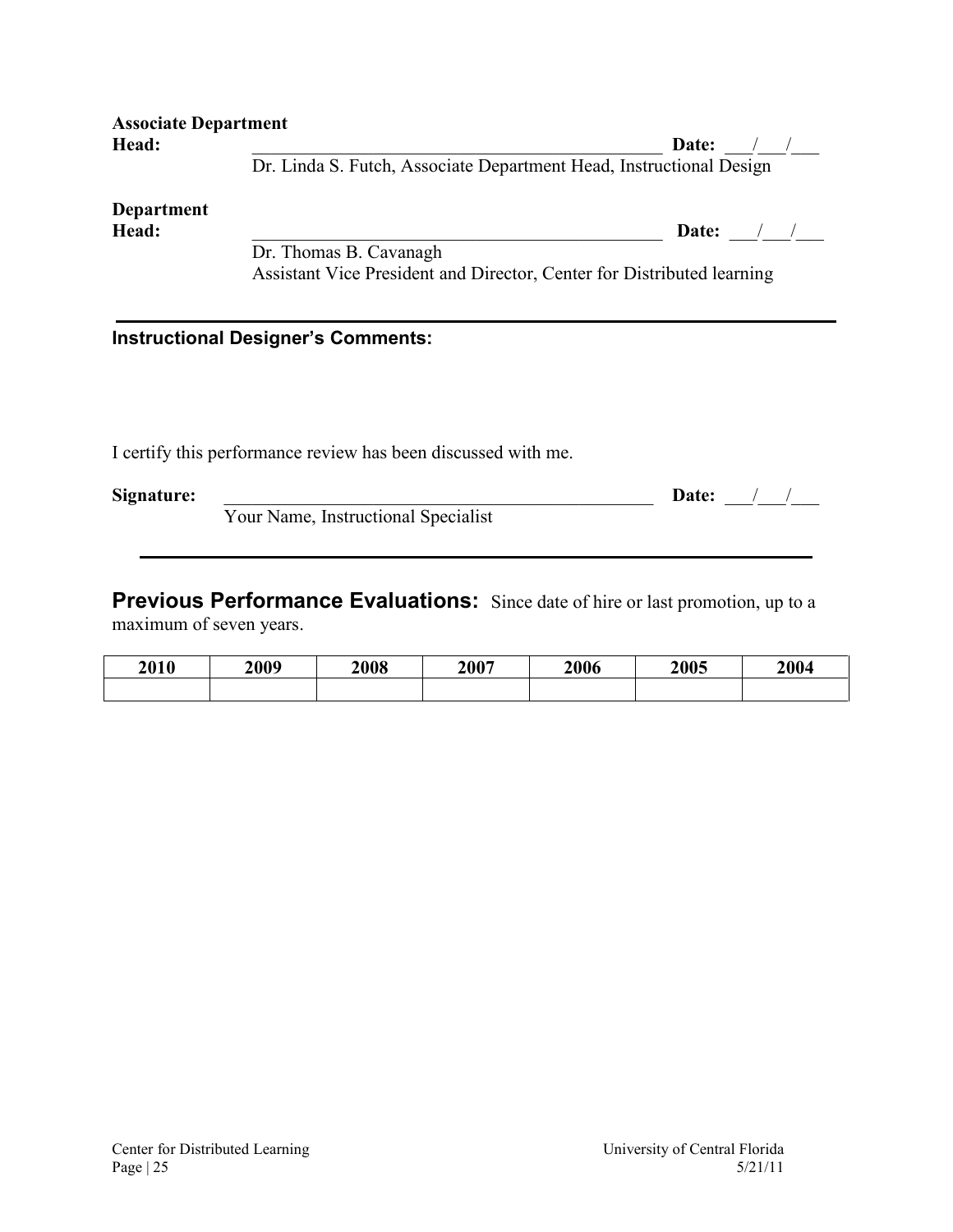### **University of Central Florida**

### **Instructional Design**

# **Annual Accomplishments Report**

<span id="page-25-0"></span>**Name:** \_\_\_\_\_\_\_\_\_\_\_\_\_\_\_\_\_\_\_\_\_\_\_\_\_\_\_\_\_\_\_\_\_\_\_\_\_\_\_\_\_

**Period of Evaluation:** January 1, 20 – December 31, 20

#### **Assignment:**

- % Professional Responsibilities
- % Scholarship & Professional Development<br>% Service
- Service

**I am requesting a cumulative progress toward promotion evaluation and expect to seek promotion in 20\_\_** 

#### **Performance of Professional Responsibilities**

Brief highlights of accomplishments – Display as a bulleted list showing significant accomplishments, projects, examples, letters from faculty, current literature

#### **Scholarship & Professional Development**

Brief highlights of accomplishments – Display as a bulleted list showing significant presentations, scholarly publications, professional development (internal, external), research, degrees, conferences, workshops, etc.

#### **Service**

Brief highlights of accomplishments – Display as a bulleted list showing significant leadership roles, committees, mentoring, courses, lectures, etc.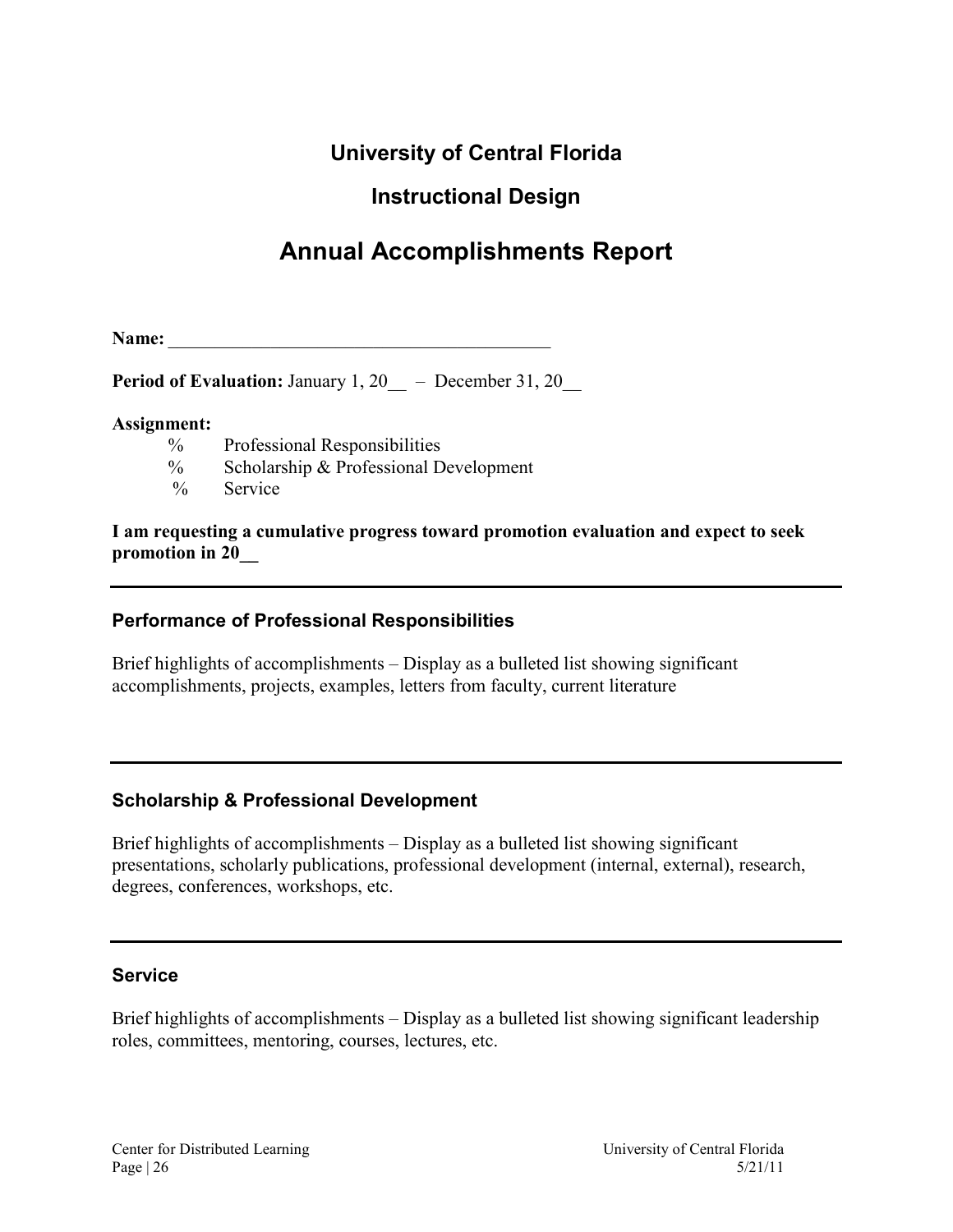### **Other**

Progress on Last Year's Goals as represented in Performance Evaluation

### **Goals for Next Year**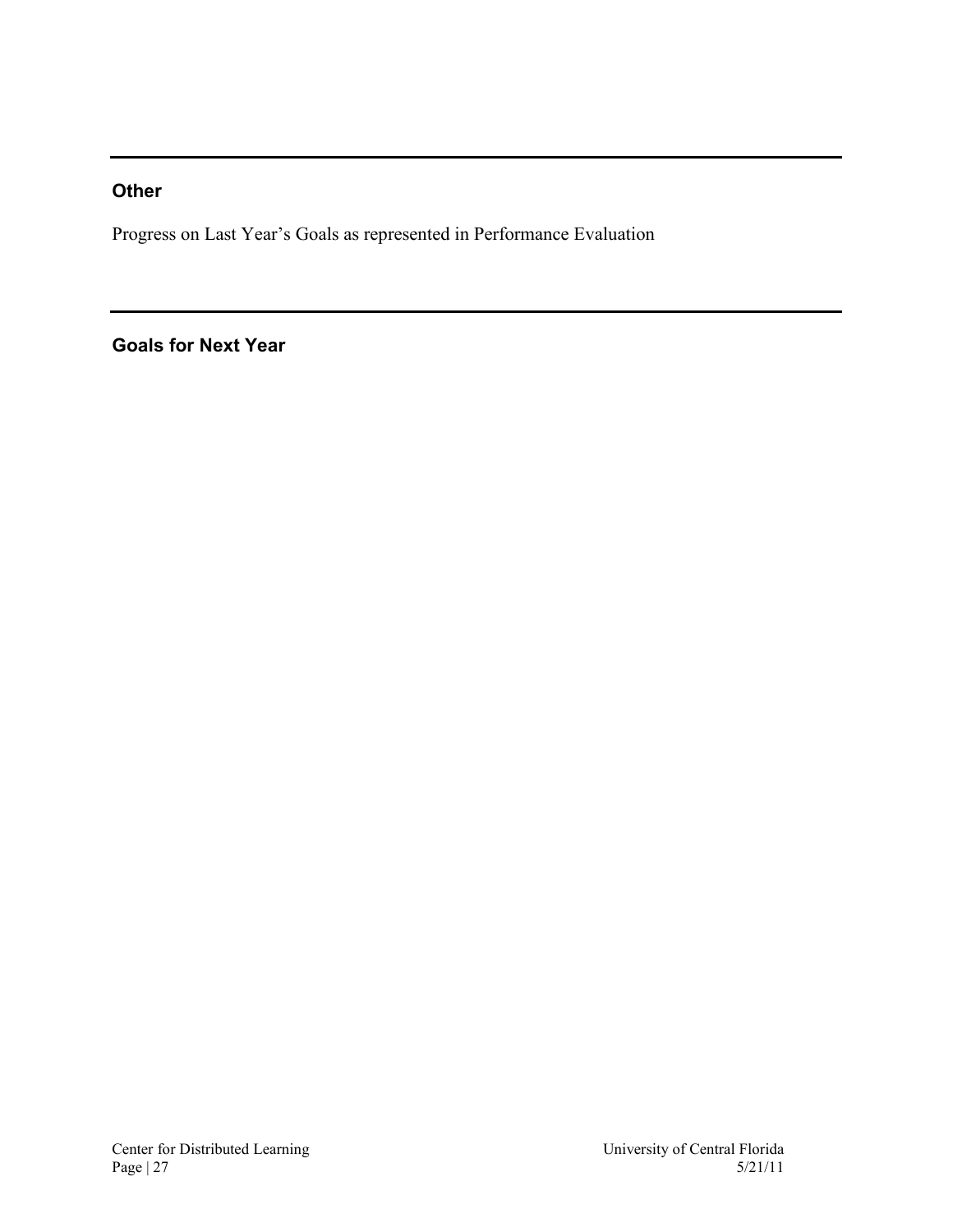### **IDPAC**

# **Cumulative Progress Evaluation**

<span id="page-27-0"></span>**\_\_\_\_\_\_\_\_\_\_\_\_\_\_\_\_\_\_\_\_\_\_\_\_\_\_\_\_\_\_\_\_ \_\_\_\_\_\_\_\_\_\_\_\_\_\_\_\_\_\_\_\_\_\_\_\_\_ \_\_\_\_\_\_\_\_\_\_\_\_\_ Candidate Rank Date** Center for Distributed Learning **Department Date(s) of Evaluation** 

#### **Instructional Designer Evaluation**

(Individual evaluation by faculty at rank or above will be forwarded by IDPAC to the instructional designer being evaluated.) Narrative of Evaluation (**required** – additional pages may be added):

#### **Performance of Professional Responsibilities:**

**Scholarship and Professional Development:**

**Service Activities:**

#### **Summary of Progress Evaluation (check appropriate status):**

- Progress Above Expectation
- Progress At Expectation
- Progress Below Expectations

#### **Signature (Optional) Date**

Rev 4/7/2011

Center for Distributed Learning University of Central Florida

 $Page | 28$  5/21/11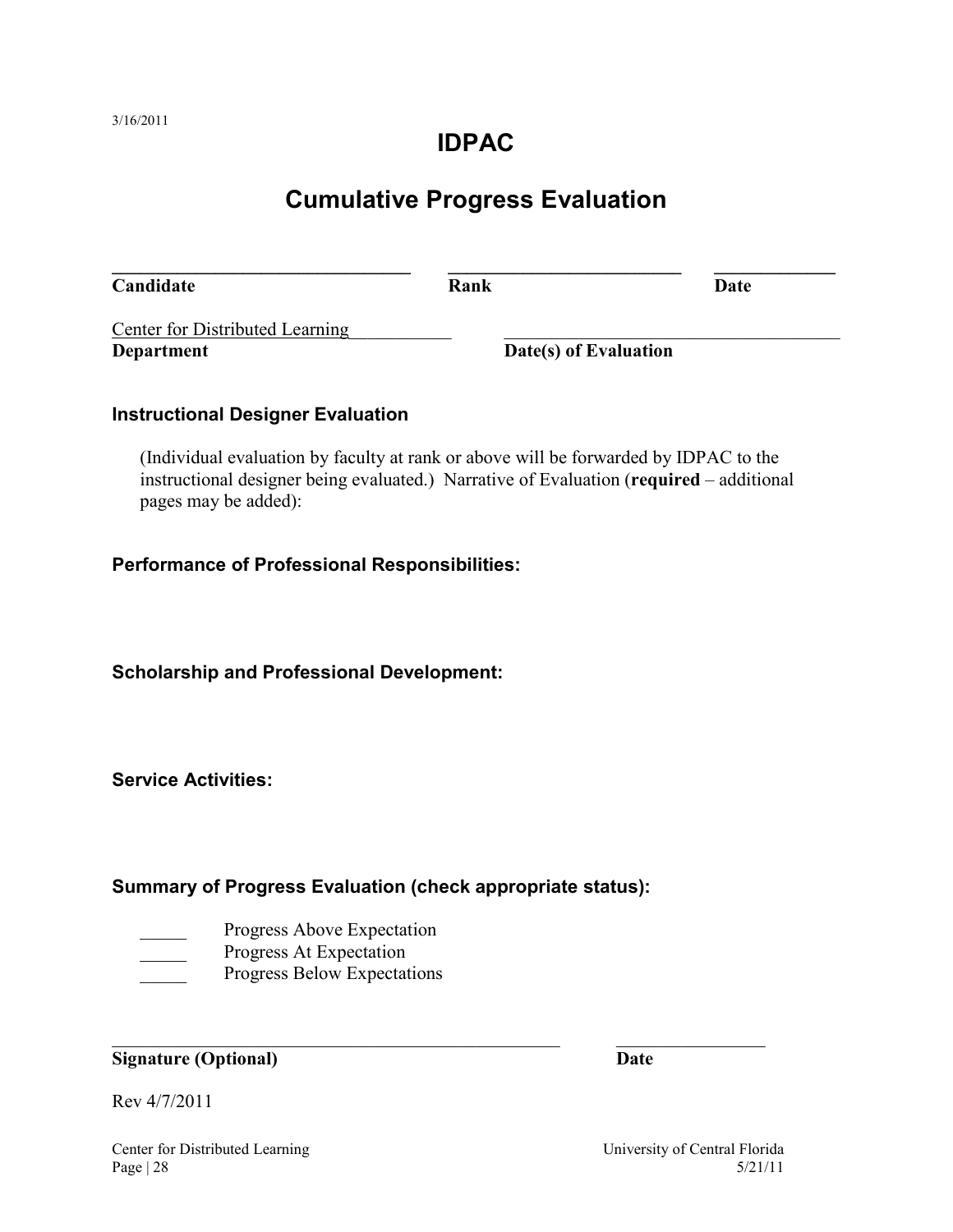#### **Present Process**

The instructional designer requests a cumulative progress evaluation and provides electronic copies of his/her CV, the three most recent Annual Accomplishment Reports, and the most recent Annual Evaluation. These items are placed on the Intranet where only instructional designers at the rank sought and above have access to the documents. Each instructional designer at the rank sought and above reviews the above items on the Intranet, writes an evaluation form, and assesses the candidate's progress towards promotion. The forms are returned to IDPAC by a specific date and IDPAC then delivers all the returned evaluations to the instructional designer. The CDL Assistant Vice President and the Vice Provost also write evaluation forms. Once the CPE candidate has received all of his/her evaluations he/she will meet with IDPAC to discuss.

#### **Proposed Process**

The instructional designer completes a cumulative progress evaluation and provides electronic copies of his/her CV, the three most recent Annual Accomplishment Reports, and the most recent Annual Evaluation. These items are placed on the Intranet where only instructional designers at the rank sought and above have access to the documents. They will review the documents. On a specified date all the instructional designers at rank sought and above meet to discuss the candidate's qualifications. (Those who are unable to attend, but wish to comment on the candidate may submit a written evaluation.) One evaluation form will be generated from this discussion (using multiple note takers) and an anonymous vote will be taken measuring the candidate's promotion progress. The CPE candidate then meets with IDPAC to discuss the evaluation. The CDL Assistant Vice President and the Vice Provost of IT&R also write evaluation forms.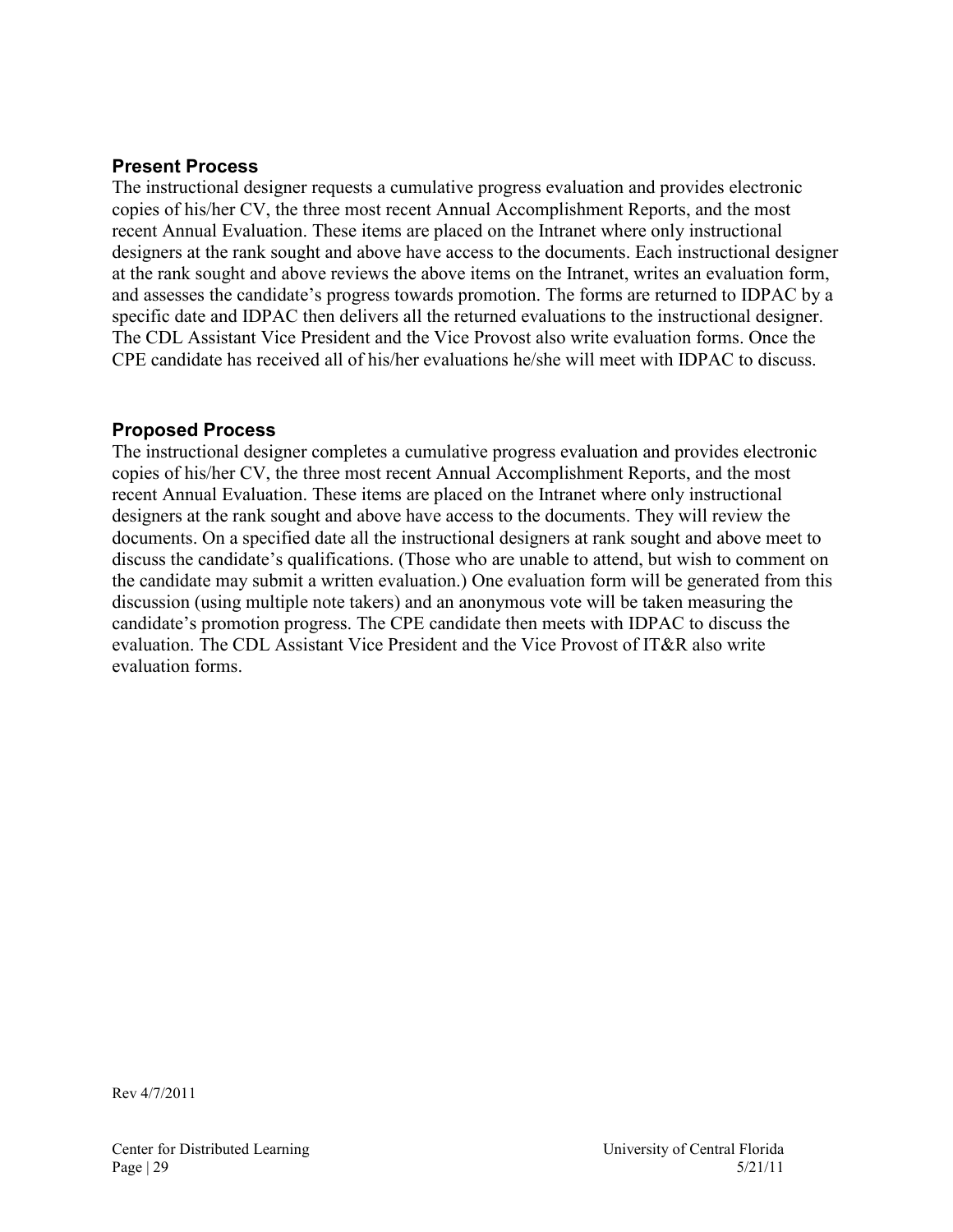## <span id="page-29-0"></span>**Verification of Publications, Scholarly Products, and Outside Review(s)**

I certify that the publications, creative and scholarly products listed in this promotion dossier are cited correctly and represent the original contributions by:

(Applicant's Signature/Date)

\_\_\_\_\_\_\_\_\_\_\_\_\_\_\_\_\_\_\_\_\_\_\_\_\_\_\_\_\_\_\_\_\_\_\_\_

 $\mathcal{L}_\text{max}$  , where  $\mathcal{L}_\text{max}$  , we are the set of the set of the set of the set of the set of the set of the set of the set of the set of the set of the set of the set of the set of the set of the set of the set of

I certify that information related to all scholarly products listed in this promotion dossier accurately reflect the role(s) played by:

(Applicant's Signature/Date)

The following are recommended colleagues to contact for letters of recommendation and inside/outside reviewers:

- 1. Name, contact information
- 2. Name, contact information
- 3. Name, contact information
- 4. Name, contact information

(Instructional Specialist to Assistant in Instructional Design: 3 names; 2 from UCF, 1 outside; Assistant in Instructional Design to Associate in Instructional Design: 4 names; 2 from UCF, 2 outside)

(The following is to be completed by IDPAC prior to their review of the applicant's dossier)

We (IDPAC) had contact with potential reviewers that led to the submission of (Number) letters of review for this candidate. (Please attach names and contact information)

\_\_\_\_\_\_\_\_\_\_\_\_\_\_\_\_\_\_\_\_\_\_\_\_\_\_\_\_\_\_\_\_\_\_\_\_\_\_\_\_\_\_\_\_\_\_\_\_\_\_\_\_\_\_\_\_\_\_\_\_\_\_\_\_\_\_\_\_\_\_\_\_\_\_\_\_\_\_

**Department Name:** Center for Distributed Learning

|                            | Date: |
|----------------------------|-------|
|                            |       |
|                            |       |
| $\cdots$ $\cdots$ $\cdots$ |       |

AA-8-ID-2011 Rev 04/06/11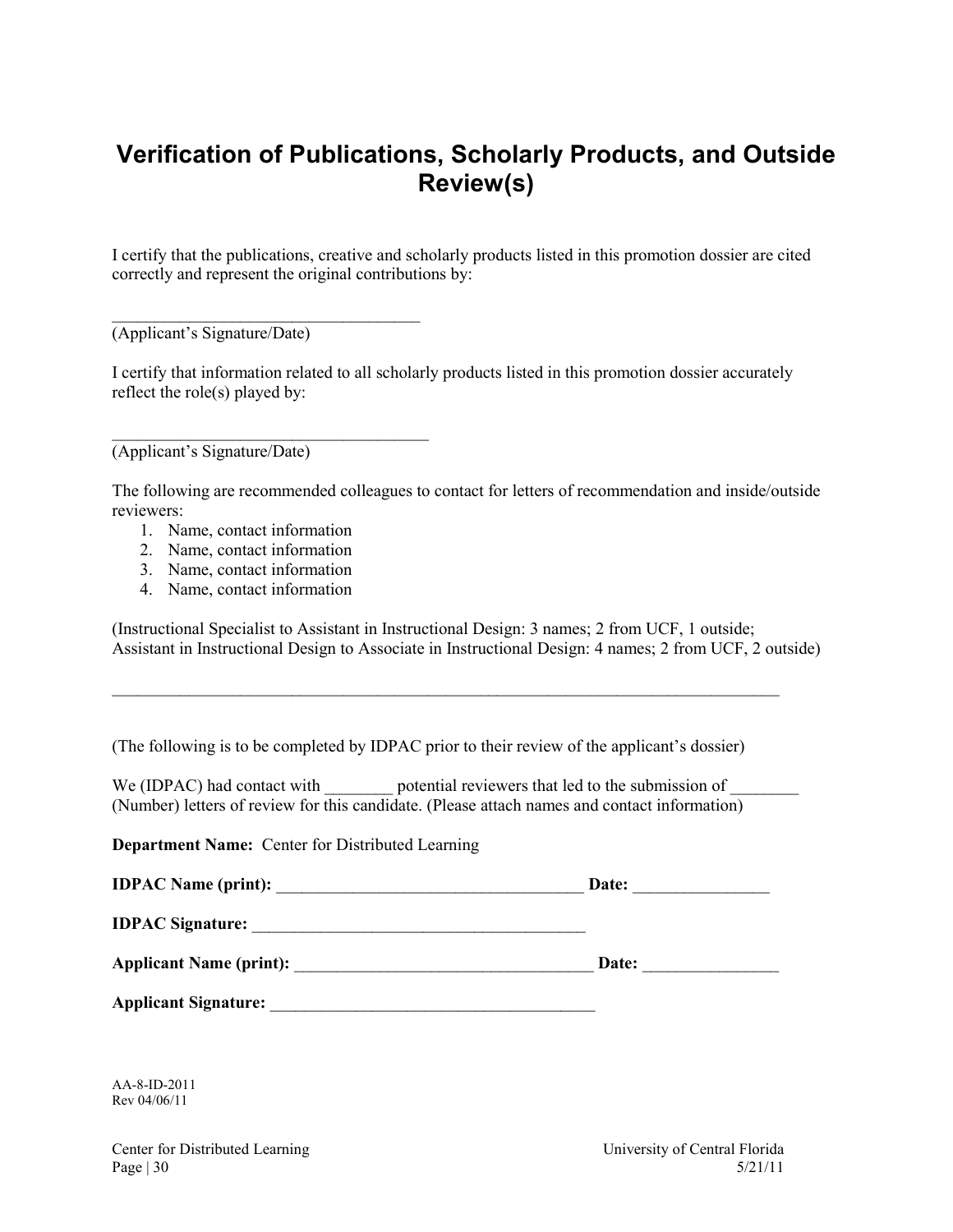# **Instructional Design Promotion Folder**

### **Table of Contents**

- <span id="page-30-0"></span>I. Table of Contents (AA-14)
- II. Candidate Information (AA-15) and letter of intent
- III. Summary Statement
- IV. Curriculum Vita
- V. Guidelines (CDL ID Promotion Guidelines)
- VI. Verification of Publications, Contracts and Grants (AA-8)
- VII. IDPAC Promotion Committee: (AA-16)
- VIII. Assistant Vice President's Promotion & Tenure Review (AA-18)
	- IX. IDPAC Promotion Committee (AA-16)
	- X. Vice Provost's Promotion Review (AA-19)
	- XI. Annual Evaluations (AA-17)
- XII. Cumulative Progress Evaluations (AA-18b) (optional)
- XIII. Letters from External Reviewers
- XIV. Performance of Professional Responsibilities
- XV. Scholarship and Professional Development
- XVI. Service

AA-14-ID-2011 Rev. 03/11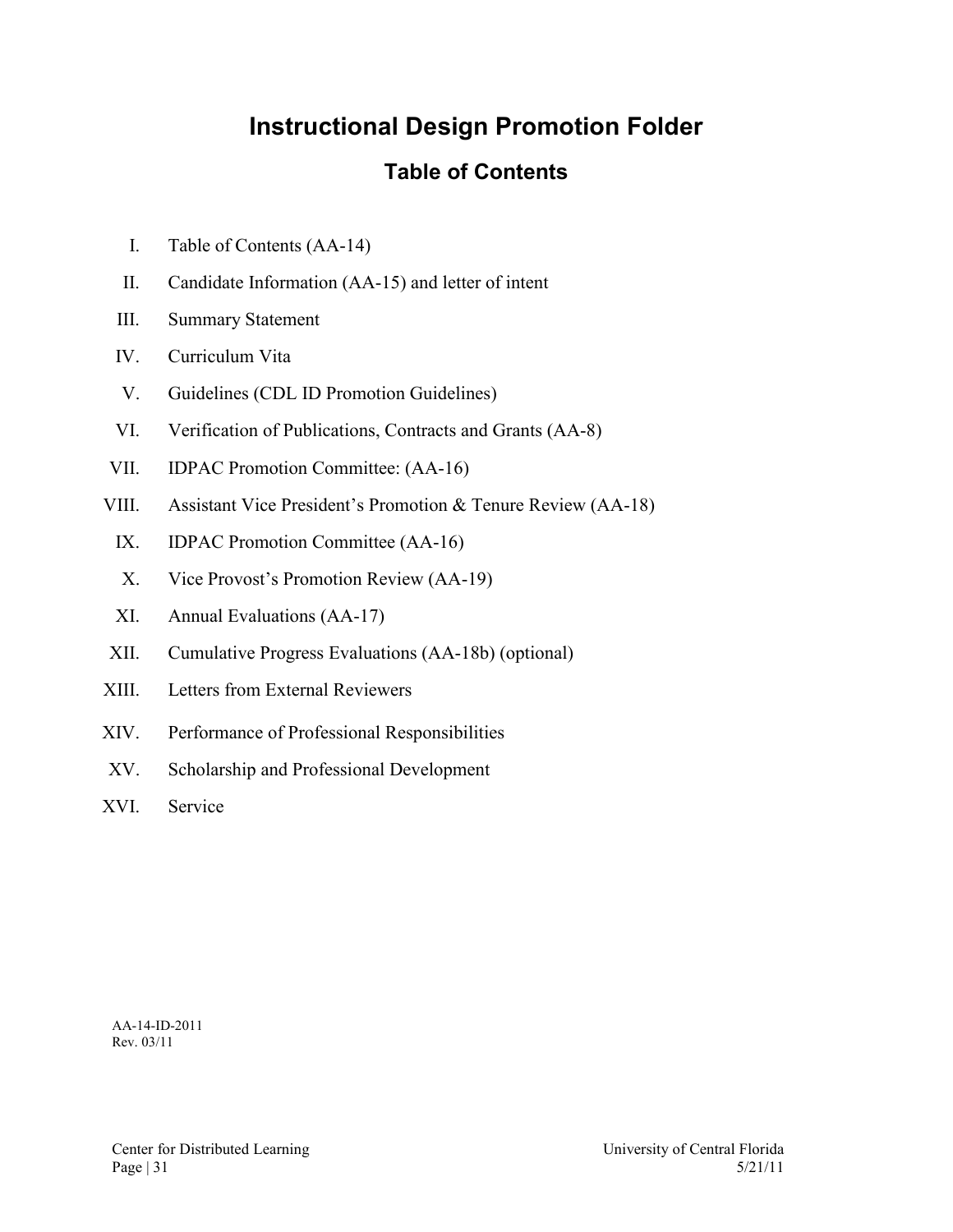## **Instructional Design Promotion**

# **Candidate Information**

<span id="page-31-0"></span>

| Faculty name:                                                                                                                                                                   |  |
|---------------------------------------------------------------------------------------------------------------------------------------------------------------------------------|--|
| (Name used on official correspondence - print or type)                                                                                                                          |  |
| Application type: Promotion                                                                                                                                                     |  |
|                                                                                                                                                                                 |  |
|                                                                                                                                                                                 |  |
| Current Rank:<br>Date Appointed to Current Rank:                                                                                                                                |  |
| Years in current rank at UCF:<br>Years in current rank held at another institution(s):                                                                                          |  |
|                                                                                                                                                                                 |  |
|                                                                                                                                                                                 |  |
| Years toward promotion at UCF:<br>Years credit toward promotion from another institution:                                                                                       |  |
| Current rank: __________________________ Applying to rank (if applicable): ________________________                                                                             |  |
| Primary department: Center for Distributed Learning                                                                                                                             |  |
| Highest degree earned $\frac{\text{Date:}}{\text{Please add other promotion, course and degree information, including relevant dates & rank(s).}}$                              |  |
|                                                                                                                                                                                 |  |
| This is to certify that I have read the Instructional Design Promotion Guidelines entirely and<br>fully understand the requirements as they relate to my promotion application. |  |
|                                                                                                                                                                                 |  |
| Office address:                                                                                                                                                                 |  |
|                                                                                                                                                                                 |  |

AA-15-ID-2011 Rev 3/30/11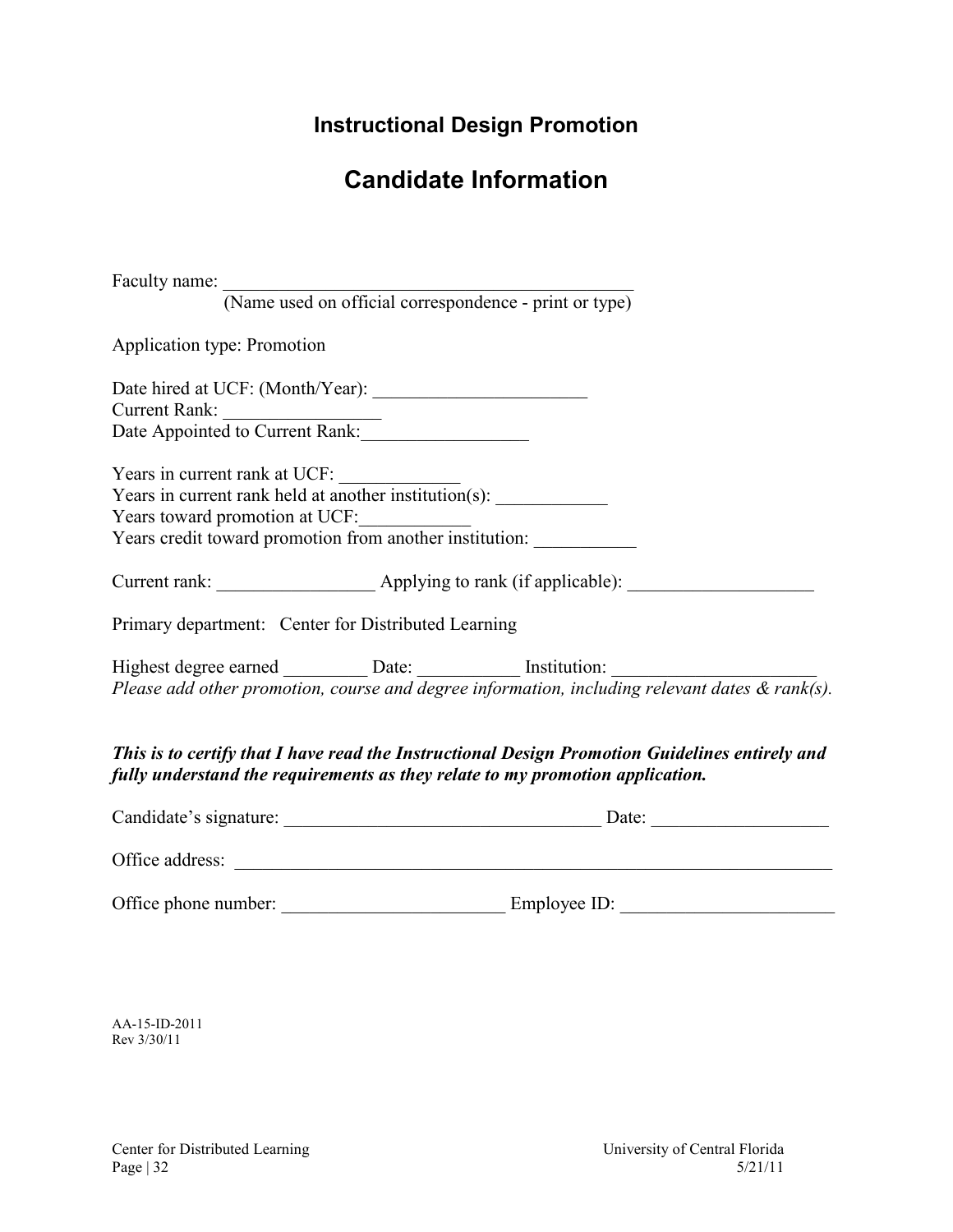# **IDPAC EVALUATION REPORT**

<span id="page-32-0"></span>

| Vote of Committee:                          | number of votes FOR promotion                                                                                                                                                                  |
|---------------------------------------------|------------------------------------------------------------------------------------------------------------------------------------------------------------------------------------------------|
|                                             | number of votes AGAINST promotion                                                                                                                                                              |
|                                             | _____ abstain                                                                                                                                                                                  |
| review. Use additional sheet(s), if needed. | Clearly indicate the committee's analysis of the candidate's qualifications and achievements in<br>each of the following categories. Be concise, but provide sufficient commentary for further |
| Primary ID Assignment(s):                   |                                                                                                                                                                                                |
|                                             |                                                                                                                                                                                                |
|                                             |                                                                                                                                                                                                |
|                                             |                                                                                                                                                                                                |
|                                             | <u> 1989 - Johann Stoff, amerikansk politiker (d. 1989)</u>                                                                                                                                    |
|                                             |                                                                                                                                                                                                |
|                                             | <u> 1989 - Johann Stoff, amerikansk politiker (d. 1989)</u>                                                                                                                                    |
|                                             |                                                                                                                                                                                                |
|                                             |                                                                                                                                                                                                |
|                                             |                                                                                                                                                                                                |
|                                             |                                                                                                                                                                                                |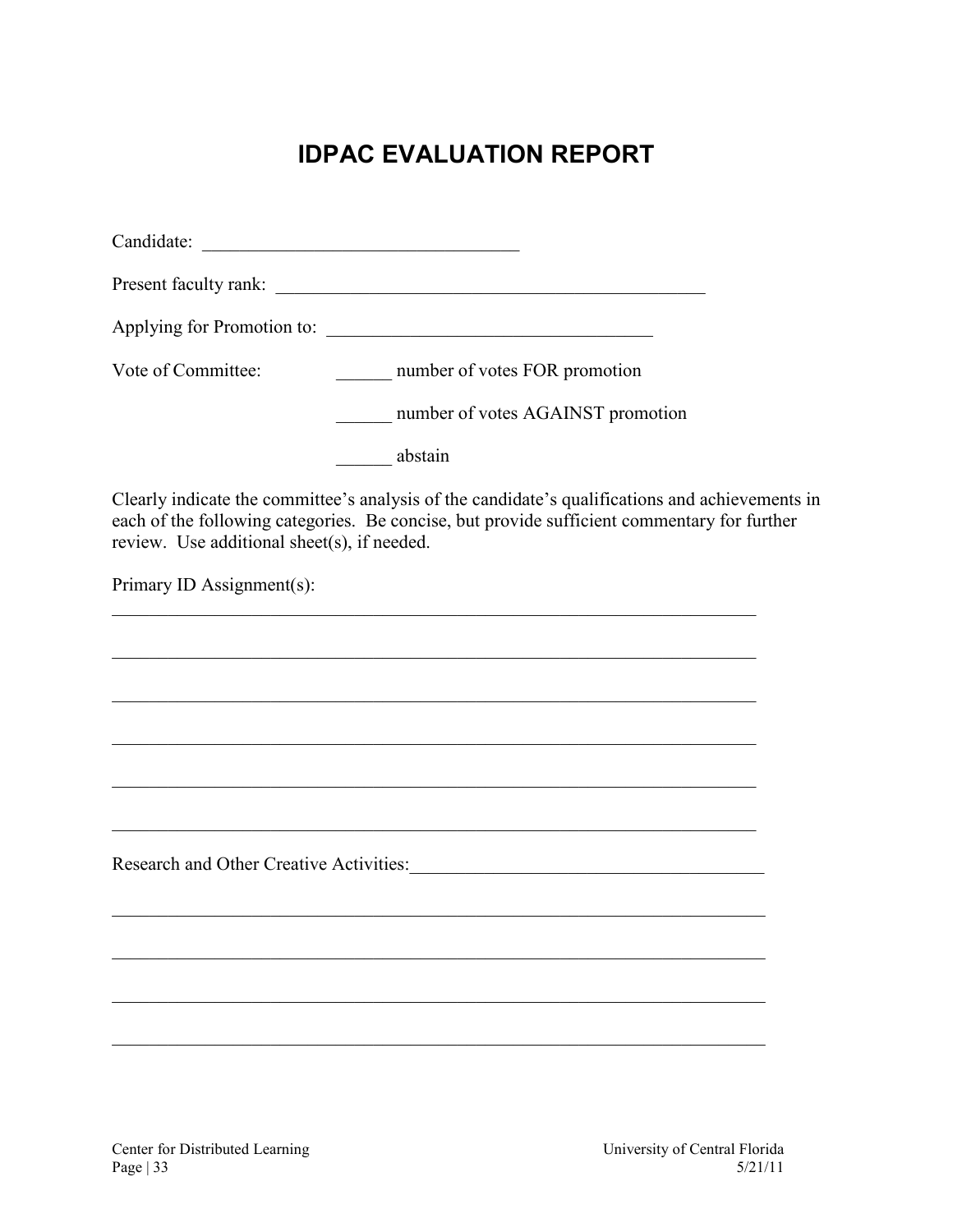Service and Professional Development:

| Other: |  |  |  |
|--------|--|--|--|
|        |  |  |  |
|        |  |  |  |
|        |  |  |  |
|        |  |  |  |
|        |  |  |  |
|        |  |  |  |
|        |  |  |  |
|        |  |  |  |

This is to certify that the ID faculty members whose signatures appear below have read the University of Central Florida's criteria, procedures and policies relating to Instructional Design promotion.

| Name | Signature | Date |
|------|-----------|------|
| Name | Signature | Date |
| Name | Signature | Date |
| Name | Signature | Date |

I have reviewed the report of the faculty on my application for promotion.

| Candidate Signature |  |
|---------------------|--|
|---------------------|--|

AA-16-ID Rev 3/30/11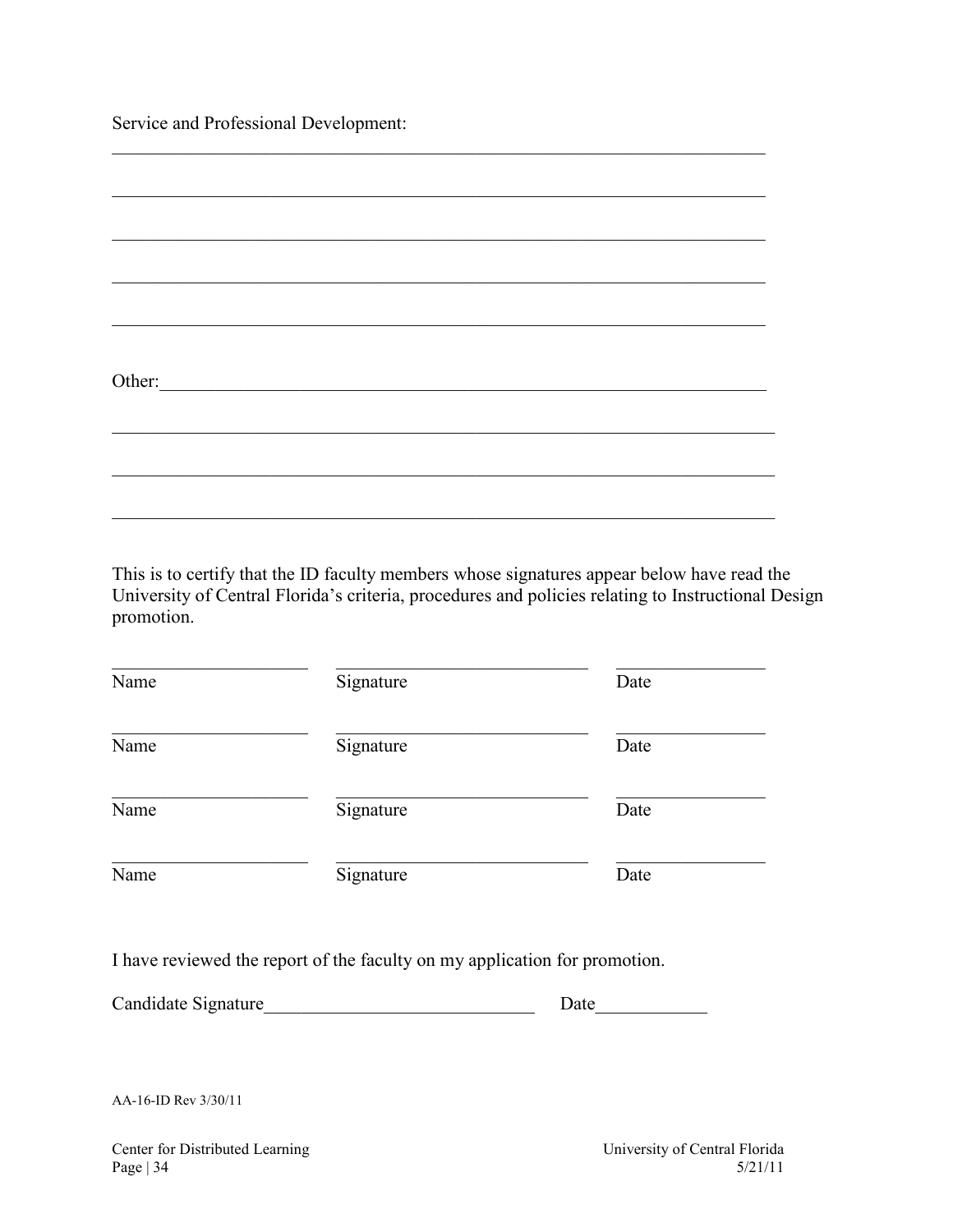### **IDPAC and CDL VP Evaluation**

# **Faculty Vote**

<span id="page-34-0"></span>Faculty Member: \_\_\_\_\_\_\_\_\_\_\_\_\_\_\_\_\_\_\_\_\_\_\_\_\_\_\_\_\_\_\_\_\_\_\_\_ Date:\_\_\_\_\_\_\_\_\_\_\_\_\_\_

Summary Ranking and recommendation:

A. Evaluation of ID assignment(s) effectiveness, if applicable:

- ( ) Outstanding
- ( ) Above Satisfactory
- 
- ( ) Satisfactory<br>( ) Conditional Conditional
- ( ) Unsatisfactory

B Evaluation of scholarly research and creative activity, if applicable:

- ( ) Outstanding
- ( ) Above Satisfactory
- ( ) Satisfactory
- ( ) Conditional
- ( ) Unsatisfactory

C. Evaluation of service activities, if applicable:

- ( ) Outstanding
- ( ) Above Satisfactory<br>( ) Satisfactory
- Satisfactory
- ( ) Conditional
- ( ) Unsatisfactory

D. Evaluation of other university duties, if applicable:

- ( ) Outstanding
- ( ) Above Satisfactory
- ( ) Satisfactory
- ( ) Conditional
- ( ) Unsatisfactory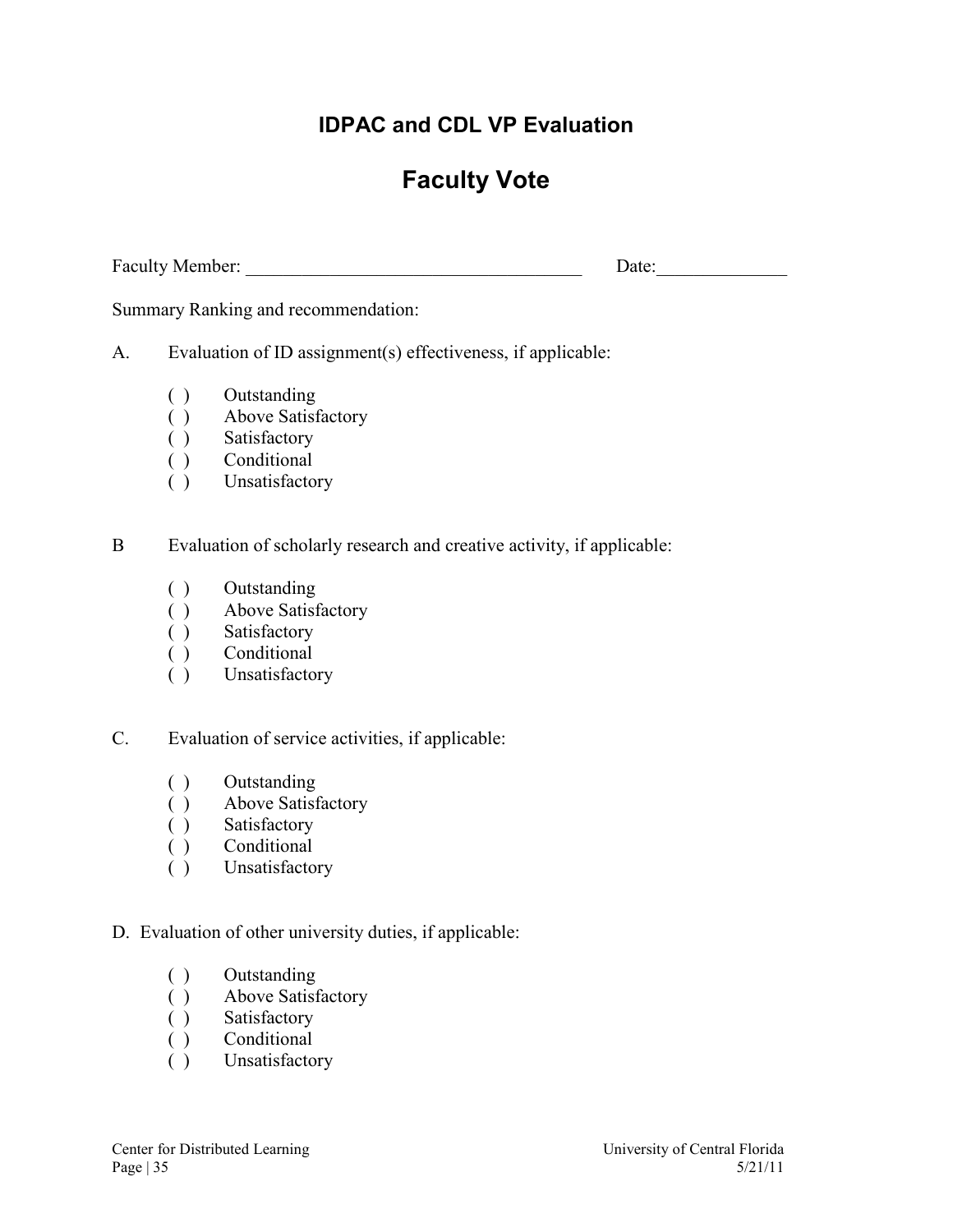| Promotion recommendation: | TOR. | <b>AGAINST</b> |  |
|---------------------------|------|----------------|--|
|                           |      |                |  |

Comments and recommendations:

| <b>Evaluated by</b> |  |  |
|---------------------|--|--|
| Signature:          |  |  |
| Title:              |  |  |
| Date:               |  |  |

I have reviewed all additions made to this file to date, including the above Summary Ranking and Recommendation, the vote of the faculty and the evaluator's comments.

 $\mathcal{L}_\text{max} = \mathcal{L}_\text{max} = \mathcal{L}_\text{max} = \mathcal{L}_\text{max} = \mathcal{L}_\text{max} = \mathcal{L}_\text{max} = \mathcal{L}_\text{max} = \mathcal{L}_\text{max} = \mathcal{L}_\text{max} = \mathcal{L}_\text{max} = \mathcal{L}_\text{max} = \mathcal{L}_\text{max} = \mathcal{L}_\text{max} = \mathcal{L}_\text{max} = \mathcal{L}_\text{max} = \mathcal{L}_\text{max} = \mathcal{L}_\text{max} = \mathcal{L}_\text{max} = \mathcal{$ 

Candidate's Signature Date

AA-18-ID Rev 3/30/11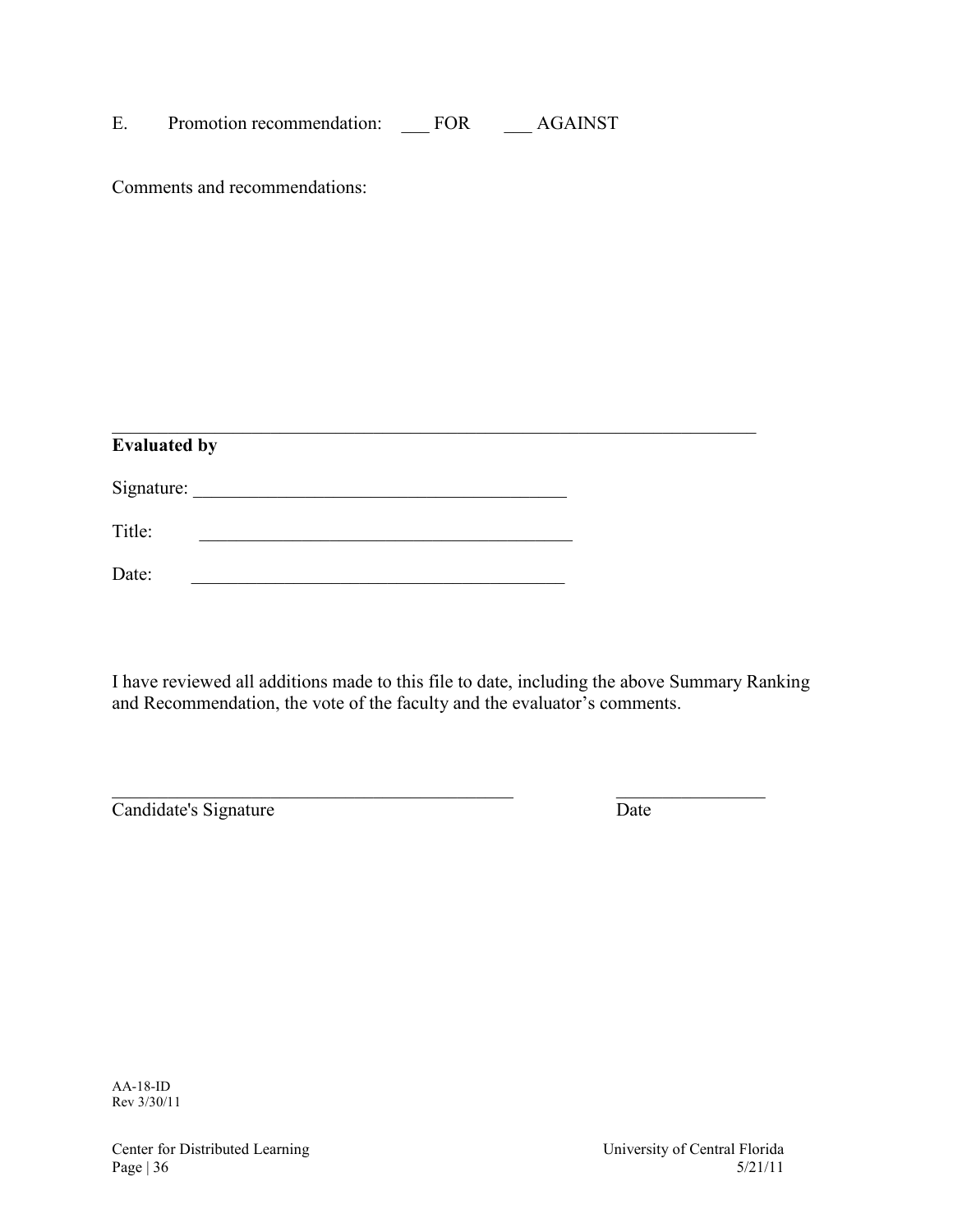### <span id="page-36-0"></span>**Vice Provost Comments and Recommendations**

### **ID Promotion**

Candidate: \_\_\_\_\_\_\_\_\_\_\_\_\_\_\_\_\_\_\_\_\_\_\_\_\_\_\_\_\_ Date: \_\_\_\_\_\_\_\_\_\_\_\_\_\_

A. PROMOTION: Vice provost recommends (check one):

FOR AGAINST

B. The following statement details the basis on which the above recommendation is made: *(please attach additional sheets as necessary)* 

 $\_$  , and the set of the set of the set of the set of the set of the set of the set of the set of the set of the set of the set of the set of the set of the set of the set of the set of the set of the set of the set of th

Vice Provost Date

 $\_$  , and the set of the set of the set of the set of the set of the set of the set of the set of the set of the set of the set of the set of the set of the set of the set of the set of the set of the set of the set of th

I have reviewed this recommendation(s):

Candidate Date

AA‐19-ID-2011 Rev. 3/11

Center for Distributed Learning University of Central Florida Page  $|37 \t5/21/11 \t5/21$